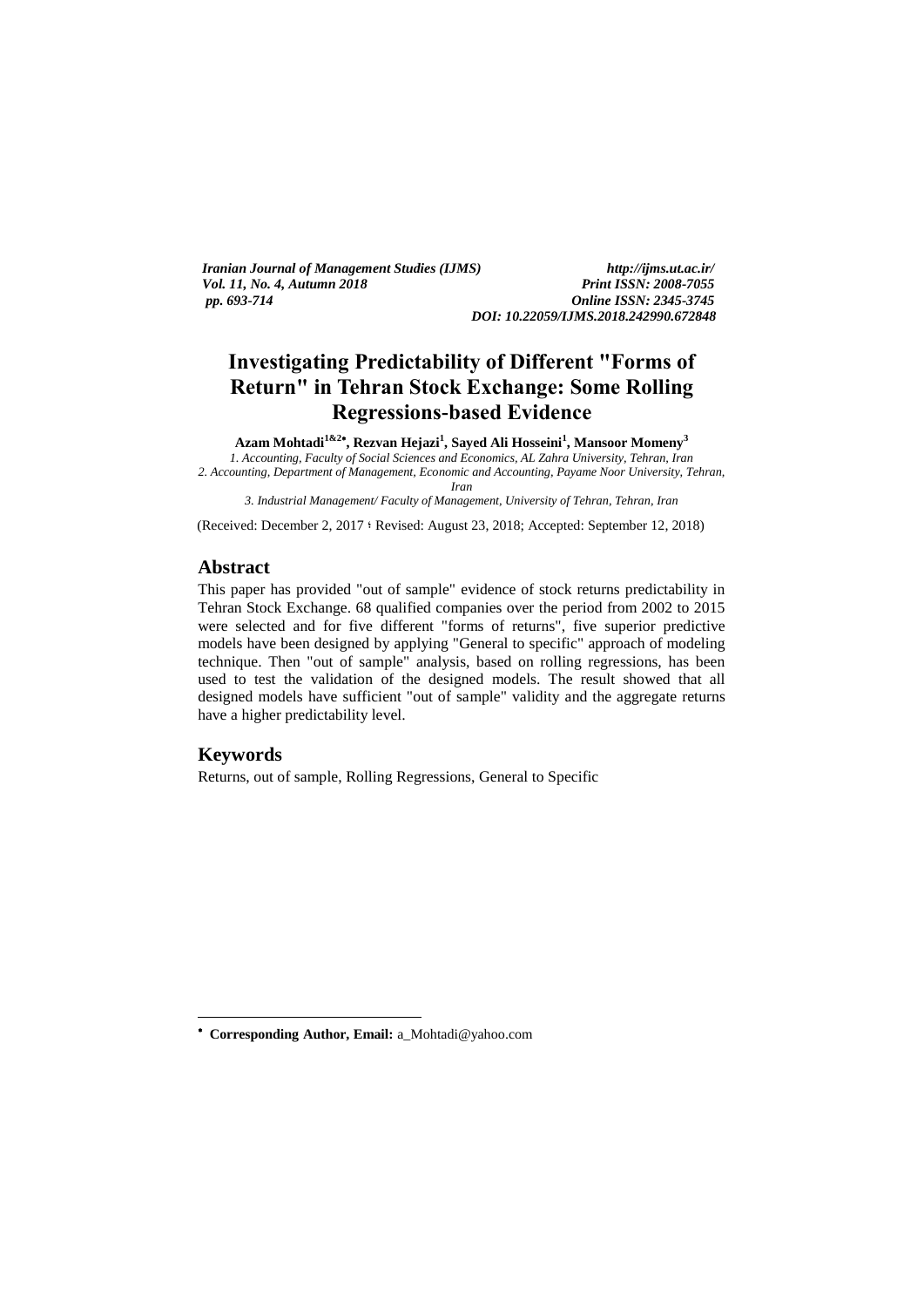# **Introduction**

Researchers for various reasons, such as finance-behavioral theories or absence of full market efficiency, have considered stock returns to be predictable, and for many years (for example, Dow, 1920) have attempted to identify the nature and elements of its formation. This article is also on this topic and tries to investigate the predictability of the stock returns in Iranian texture.

So far several models, such as Ou & Penman (1989), Fama & French (1993), Zhang (2002), Fama & French (2015), have been proposed, in order to predict capital market company's returns, but all of these models originate in other countries and there is evidence that the returns related models are not accurately applicable in different countries (Griffin, 1997; Thomsen, 2010). Furthermore, the elements of the variables that form the models change over time (Sheari, 2004; Abbaszadeh & Golestani, 2010; Paye & Timmermann, 2006) and people with different investment horizons participate in the market. Each of them focuses on aspects of returns. For example, while a shortterm investor is interested in information about next year returns, midterm and long-term investors are also likely to pay attention to the aggregate returns. Therefore, in addition to country-specific predictive models, prediction of each type (form) of returns, by meeting the information needs of a particular range of investors, will be beneficial.

These reasons and paying attention to the conditions of Iran, such as double-digit inflation, unusual downturns and booms in alternative markets and special political conditions raised this possibility that variables related to the returns in Iran are different from other countries and motivated us to design Iranian specific stock returns models. Specifically, in this research it has been attempted to investigate the predictability of some forms of returns, including three forms of aggregate returns (as the representative of the midterm returns), next year returns (as the representative of the short-term turn) and one year delayed returns (as a factor affecting the inefficiency of the capital market in Iran).

Usual regression models that are based on data mining techniques tend to look-ahead bias (Zhong & Enke, 2017). Rolling regressions is one of the available methods to test the "application of the models in practice", and is rooted in the concept of "out of sample" analysis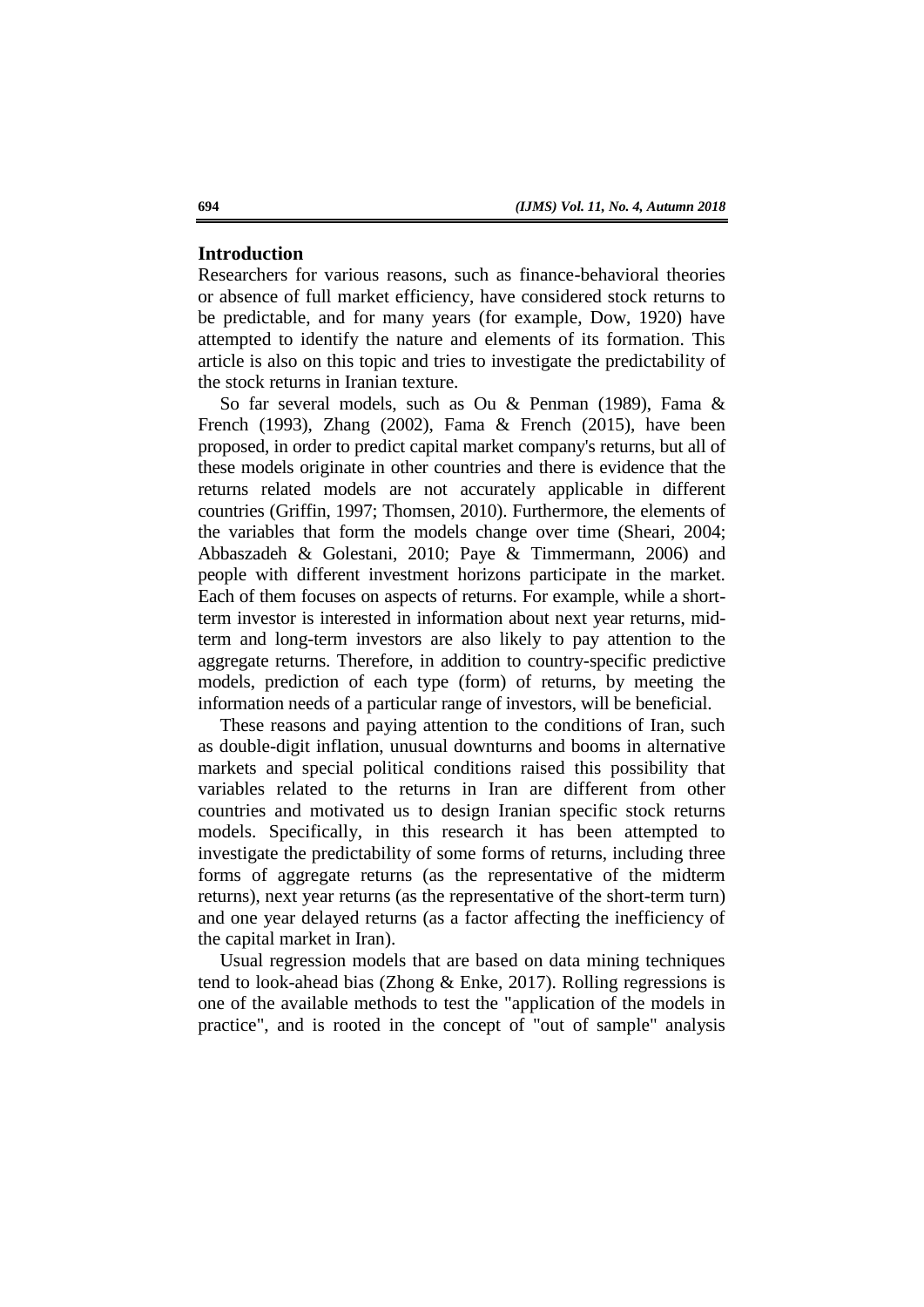(Thomsen, 2010). In the process of rolling regressions, it is assumed that the person is in the real world and at any time (year), using all the available information, designs his/her model and predicts the future; therefore, using this method will reduce the data mining problems. We design, compare, test, and rank models with the "out of sample" analysis based on rolling regressions technique to prepare a comprehensive analysis of stock returns predictability in Iranian texture. Comprehensiveness of the present research about the analysis of several forms of returns and the use of rolling regressions in models validation are considered as our contribution to the literature.

Our paper now proceeds as follows. We discuss the theoretical foundations of the work in the following section. In next three sections we first explain the data and analysis methods then design validate and rank our models. Finally, a summary of results and conclusions are presented.

# **Theoretical Foundations**

### **Arbitrage Pricing Theory**

Arbitrage pricing theory (APT) is a well-known method of estimating the price of an asset. The theory assumes an asset's return is dependent on various macroeconomic, market and security-specific factors. The general idea behind APT is that two things can explain the expected return on a financial asset: 1) macroeconomic/security-specific influences and 2) the asset's sensitivity to those influences. This relationship takes the form of the linear regression formula. In general, using the assumptions of (APT) provides sufficient backing to predict stock returns with a set of relevant variables. Some researchers predict stock returns based on this theory. (Valizadeh, (2014), Namazi & Mohammad Tabar Kasegari, (2007) and others)

### **Literature review**

Despite numerous researches, systematic efforts to design the forecast models of returns in Iran are limited. Valizadeh (2014) in his doctoral thesis has presented a model for predicting next year stock returns. She used confirmatory factor analysis to confirm the initial structure of her data and presented her model with the "specific to general" regression technique. In her model, there was a combination of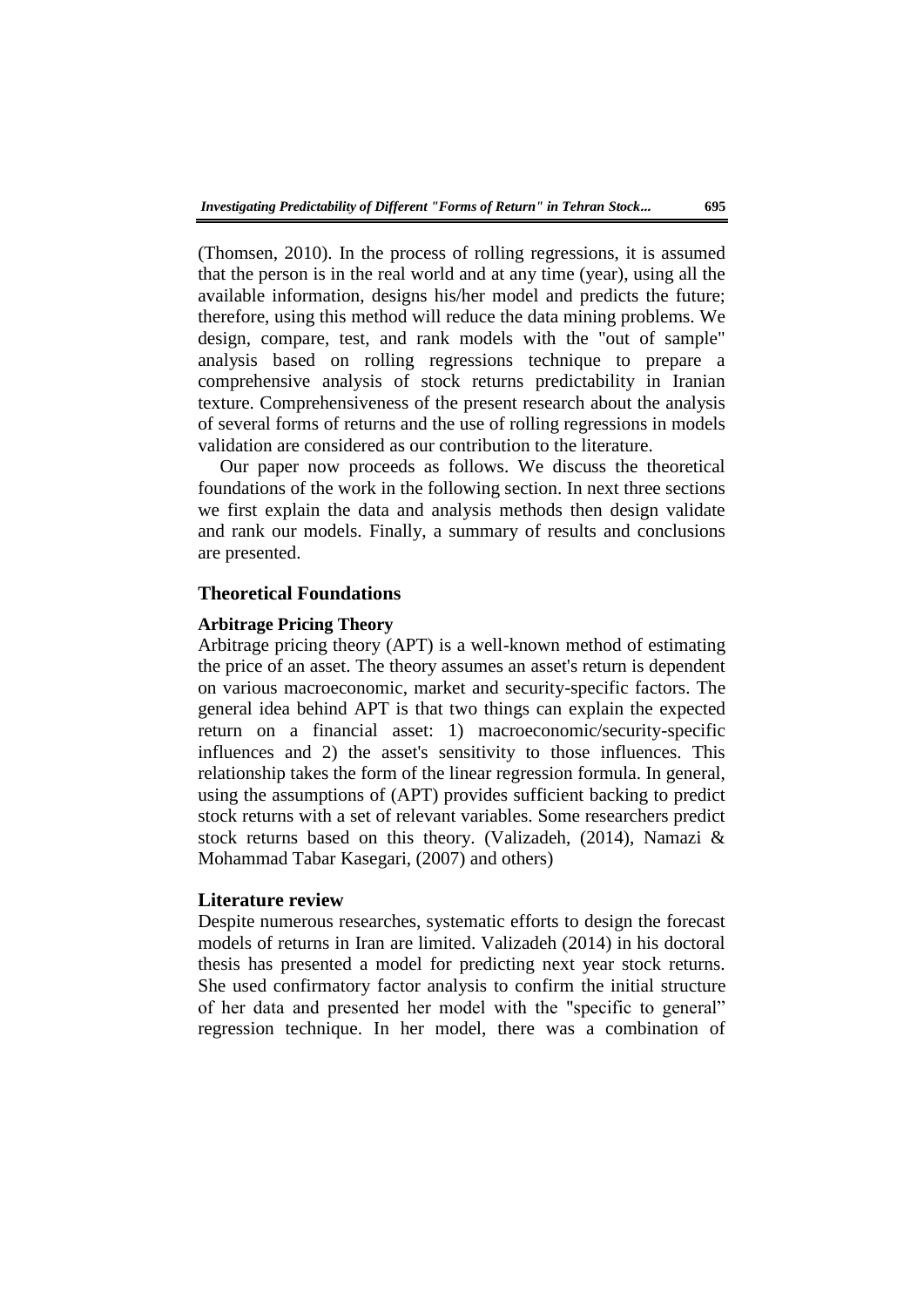economic, corporate and market variables. She claimed to have presented a model for explaining next period stock returns.

Ali Mohammadi et al. (2015) presented a model for forecasting current and next year returns using financial ratios. They used the "decision tree" approach to design their model and stated that "decision tree" approach is applicable in model designing.

Recently, Setayesh & Kazemnejad (2016) in their research initially acted to form models for forecasting the returns and then compared the models with each other. They initially identified 52 variables and then ranked them by correlation and relief techniques, and finally, they used seven variables that had the most relationship to returns as variables in their models (Judicial Approach).Their results showed that the use of ensemble models predicts returns better than simple models.

Welch & Goyal (2008) after a massive review of the US capital market found that "out of sample" evidence (rolling regressions) does not confirm the predictability of returns. Campbell & Thompson (2007) applied some limitations in the calculations of these researchers and rejected their result by achieving weak but significant evidence.

Thomsen (2010), Zhou & Faff (2017), and others provided "out of sample" evidence and confirmed "out of sample" predictability of returns.

A review of domestic researches on the modeling of stock returns highlights two points: First, domestic investigations conducted to date often rely on internationally known models such as Fama & French (1993), and the efforts on modeling the returns based on country specific characteristics are limited. Researchers often analyze one or two forms of returns and a comprehensive review of different forms of returns with a vast data set has not been considered.

So in this study, the following question and related hypotheses are tested:

1. By observing the principles of General to specific procedure in modeling, what are the best models (combination of variables) for predicting each form of stock returns in Iran?

To answer this question, 120 sub hypotheses are tested (24 variables in 5 models). One example of these hypotheses is as follows:

H0: There is a significant relationship between "assets growth" and one period future returns.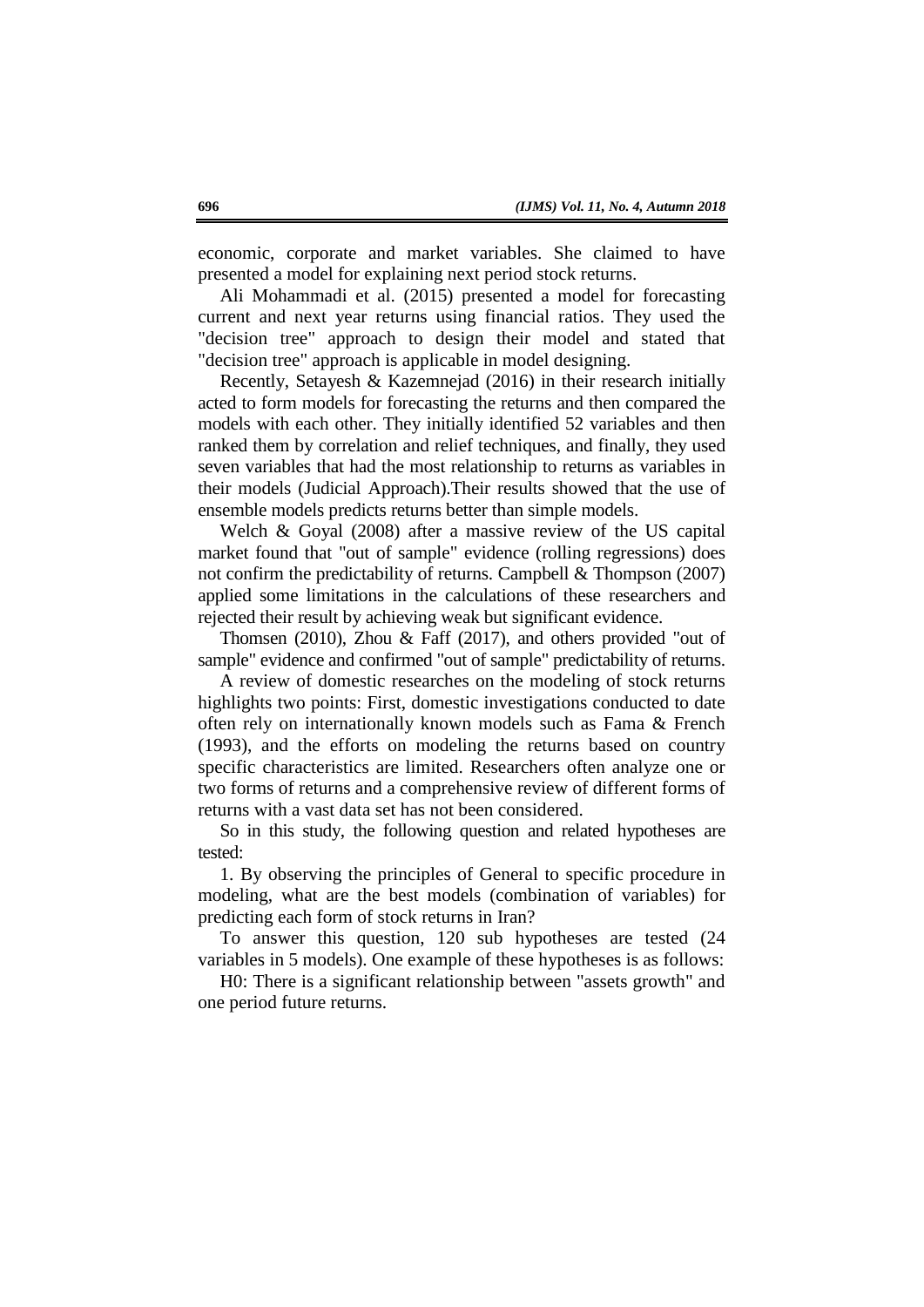The second highlighted point is about researches' techniques. Despite much evidence regarding the application of the rolling regressions techniques to validate regression models in international studies, this subject has not been considered in domestic researches. Domestic researchers often rely on in-sample testing of their models, and there is no strong experimental evidence in models validating based on "out of sample" evidence. So in this study, a second question and group of hypotheses are tested.

2. Do designed models have "out of sample" validity?

To answer the second question, we apply "out of sample" approach and test the hypothesis below for each kind of returns :

H0: Based on the pattern of rolling regressions in the "out of sample" validation technique, for "each form of the returns", the errors of the "historical mean model" are less than or equal to the errors of designed model.

The term "each form of returns" means five forms of returns that are investigated in this study. (See last 5 rows of table 1).In the end, as the complimentary information model is ranked based on Theil (1966) measures of accuracy and quality.

### **Methodology**

#### **Sample and Data**

Listed and active companies in Tehran Stock Exchange have formed the statistical population of the research. In this research, sampling has not been performed, and only the companies that have following situations have been omitted from the studied population:

1. Investment companies and banks were omitted from the studied population.

2. The companies that their end of the fiscal year does not fit into the real year, as well as those companies that changed the fiscal year during the years studied, were omitted from the surveys.

3. Unprofitable companies have been omitted from the studied population.

4. Companies that due to reasons such as the lack of trade throughout the year, temporary closeness, withdrawal from the stock exchange, and other reasons had no suitable data for analysis were omitted from the investigations.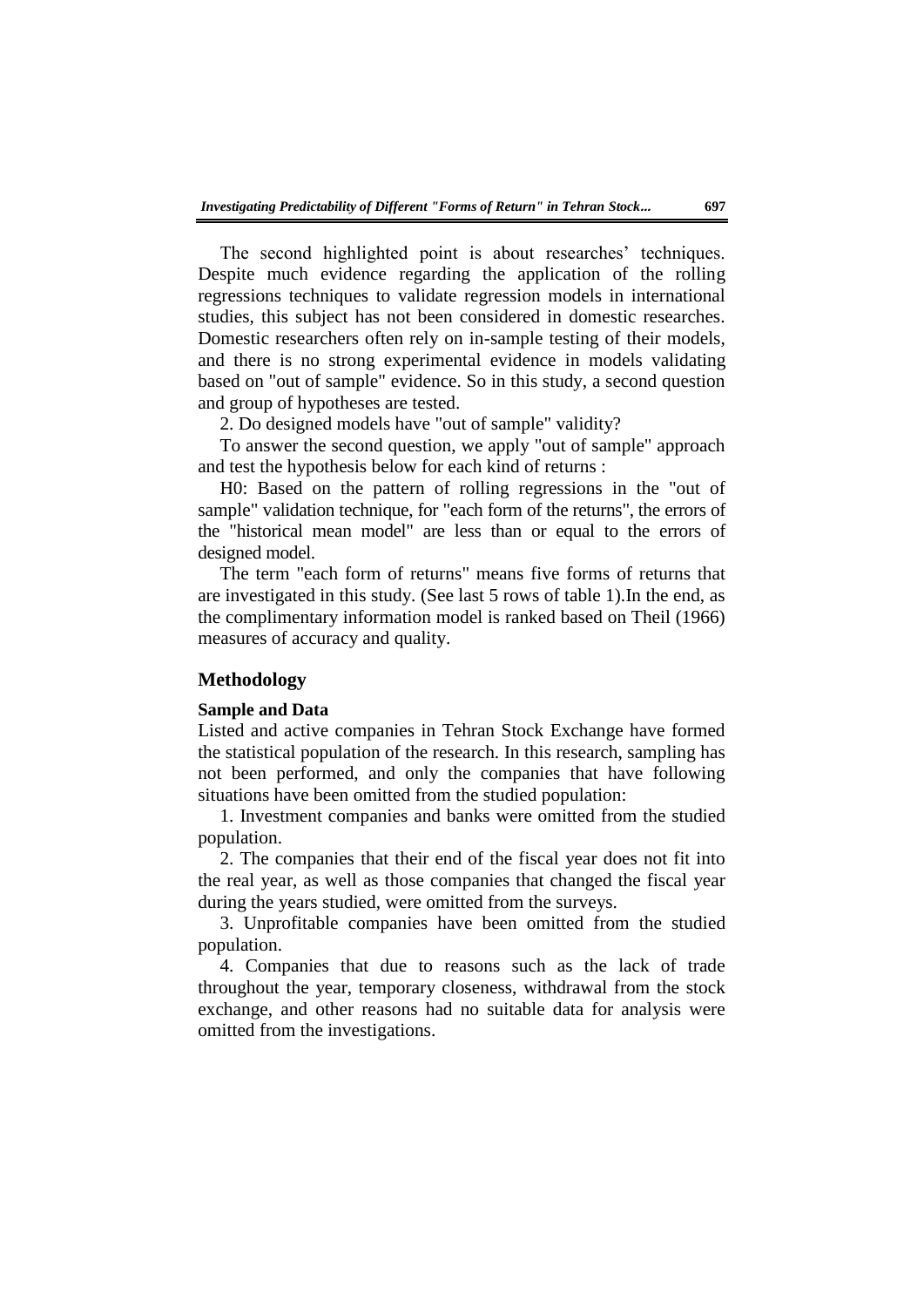Finally, by applying the above conditions, the studied companies were limited to 68 companies. In this research, the analyses have been conducted annually, and the beginning of the period under consideration is returned to one year after the required period for the establishment of accounting standards of Iran (2001) and specifically, this period includes years from 2002 to 2015 (14 years). Required data were extracted from professional software (Novin Software) and other credible sources of information, such as the Stock Exchange library and official Cite on Iranian national bank. Excel 2010, Eviews 9 and Stata 14 software were used to analyze the data.

#### **Research Variables**

Research variables were identified by a deep study of the literature both inside and outside the country. These variables include 47 variables, which are based on the three fields of company, market, and economy. Definitions and descriptive statistics for all variables (47 independent and five dependent variables) have been presented in Table 1. In this table, large numbers are presented in thousands of billions of Rials.

Due to a large number of research variables, the use of the symbol will be confusing; so in this table, for each variable, a code has been introduced which variable will be identified with throughout the paper. To limit the effect of outliers, the variables have been winsorized at the 5% level of upper and lower limits.

| code           | Variable<br><b>Symbol</b>       | <b>Operational definition</b>                                            | <b>Mean</b> | Std  | Max  | Min     |
|----------------|---------------------------------|--------------------------------------------------------------------------|-------------|------|------|---------|
| 1              | Market Value                    | Number of shares $\times$<br>Share value                                 | 1.03        | 1.60 | 6.95 | 0.06    |
| $\mathfrak{D}$ | <b>Accrual Items</b>            | (Total assets - Cash)<br>&investments) - (Total<br>debts- Current debts) | 0.84        | 1.10 | 4.73 | 0.08    |
| 3              | Return on<br>Assets             | Net income <i>Total</i> assets                                           | 0.16        | 0.11 | 0.40 | 0.02    |
| 4              | Return on<br>Working<br>Capital | Net income/Working<br>capital                                            | 0.47        | 1.72 | 4.10 | $-3.57$ |

**Table 1. Descriptive information and operational definitions of research variables Large numbers are presented in thousands of billions of Rials.**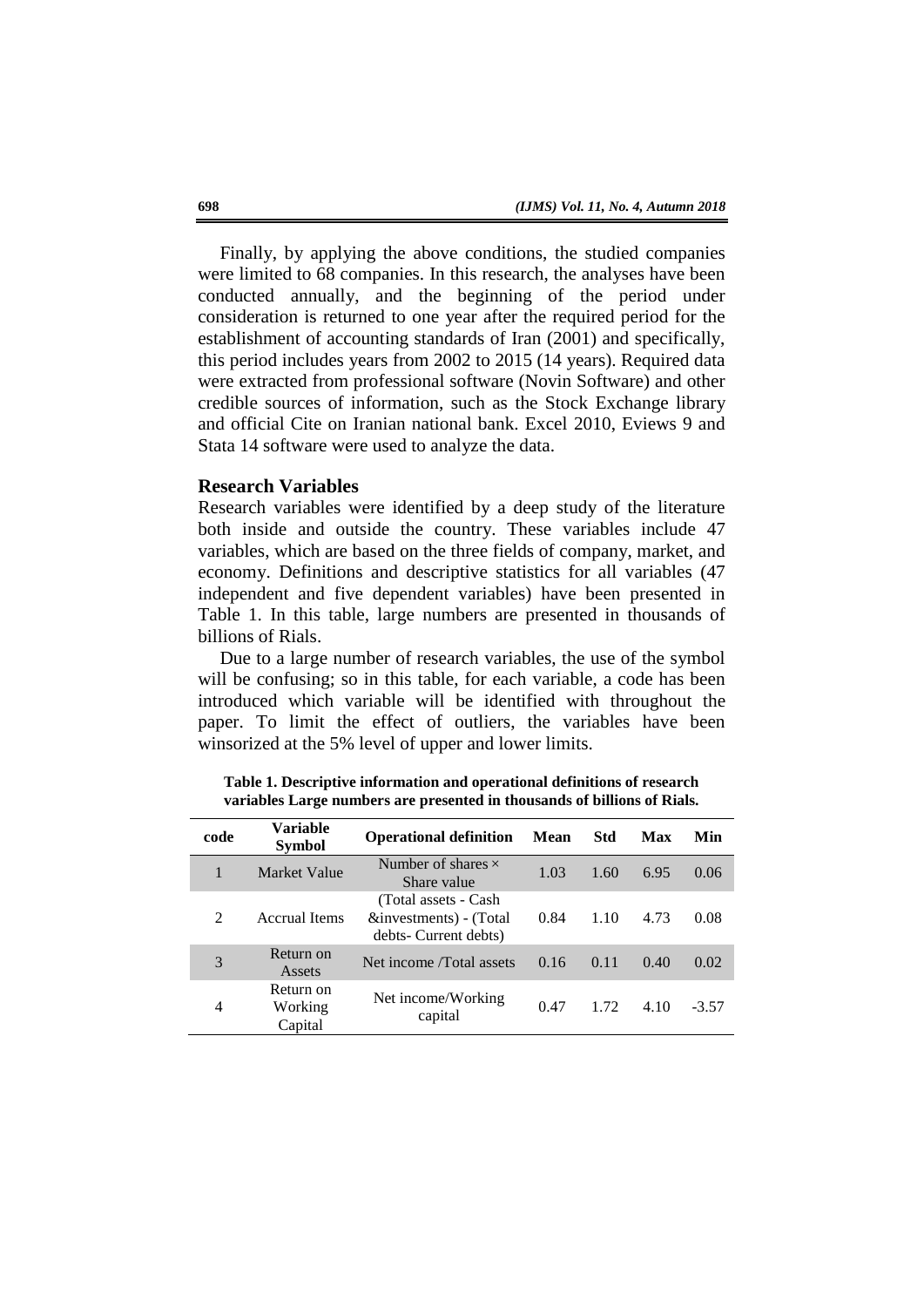| code          | <b>Variable</b><br><b>Symbol</b>            | <b>Operational definition</b>                                                                                                                                 | <b>Mean</b> | <b>Std</b> | <b>Max</b> | Min     |
|---------------|---------------------------------------------|---------------------------------------------------------------------------------------------------------------------------------------------------------------|-------------|------------|------------|---------|
| $\mathfrak s$ | Return on<br>Equity                         | Net income/Stock holders'<br>equity                                                                                                                           | 0.41        | 0.22       | 0.85       | 0.07    |
| 6             | Beta                                        | Systematic risk measure<br>$\left(\text{cov}_{i,m}/\text{var}_{m}\right)$                                                                                     | 0.39        | 0.93       | 2.46       | $-1.03$ |
| $\tau$        | $\Delta$ Cash                               | Cash and its equivalents $_{t}$ -<br>Cash and its equivalents $_{t-1}$                                                                                        | 0.06        | 0.025      | 0.08       | $-0.05$ |
| 8             | $\Delta$ Current<br>Value                   | Market value t - Market<br>value $_{t-1}$                                                                                                                     | 0.18        | 0.61       | 2.20       | $-0.94$ |
| 9             | <b>Total Assets</b>                         | <b>Total assets</b>                                                                                                                                           | 1.03        | 1.45       | 6.35       | 0.09    |
| 10            | %Income                                     | Net income/Sales                                                                                                                                              | 0.22        | 0.17       | 0.67       | 0.02    |
| 11            | %Operational<br>Profit                      | Operational profit/Sales                                                                                                                                      | 0.26        | 0.15       | 0.61       | 0.05    |
| 12            | %∆Consumer<br>Price<br>Index(CPI)           | $(CPI_{t}-CPI_{t-1})/(CPI_{t-1})$                                                                                                                             | 0.19        | 0.08       | 0.35       | 0.10    |
| 13            | $% \triangle Gold$<br>Price                 | (Average of Gold Pricest-<br>Average of Gold Prices $_{t-1}$ )/<br>(Average of Gold Prices <sub>t-</sub><br>$_{1})$                                           | 0.30        | 0.23       | 0.80       | $-0.09$ |
| 14            | $\%$ $\Delta$ Average<br>of Oil Prices      | (Average of Oil Prices,-<br>Average of Oil $\text{Prices}_{t-1}$ )/<br>(Average of Oil Prices <sub>t-1</sub> )                                                | 0.15        | 0.17       | 0.38       | $-0.56$ |
| 15            | %Payout Ratio                               | Dividend per<br>share/Earnings per share                                                                                                                      | 0.69        | 0.26       | 1.00       | 0.10    |
| 16            | %Institutional<br>Investors                 | Percentage of shares<br>owned by banks, financial<br>institutions, Insurance<br>companies, and all real<br>and legal persons, with<br>more than 5% of shares. | 0.77        | 0.17       | 0.970      | 0.26    |
| 17            | % Un-<br>Institutional<br>Investors         | 1- % Institutional<br>investors                                                                                                                               | 0.23        | 0.17       | 0.73       | 0.03    |
| 18            | Non-<br>Governmental<br>Public<br>Ownership | 1-Percentage of shares<br>owned by government<br>agencies                                                                                                     | 0.11        | 0.31       | 1.00       | 0.00    |
| 19            | <b>Assets Growth</b>                        | $(TA_t-TA_{t-1})/(TA_{t-1})$                                                                                                                                  | 0.21        | 0.19       | 0.62       | $-0.07$ |
| 20            | Sales Growth                                | $(Salest-salest-1)/(Salest-1)$                                                                                                                                | 0.24        | 0.27       | 0.92       | $-0.22$ |
| 21            | Net Working<br>Capital                      | Current assets – Current<br>liabilities                                                                                                                       | 0.13        | 0.25       | 1.00       | $-0.33$ |

**Table 1. Descriptive information and operational definitions of research variables Large numbers are presented in thousands of billions of Rials (Continiouse)**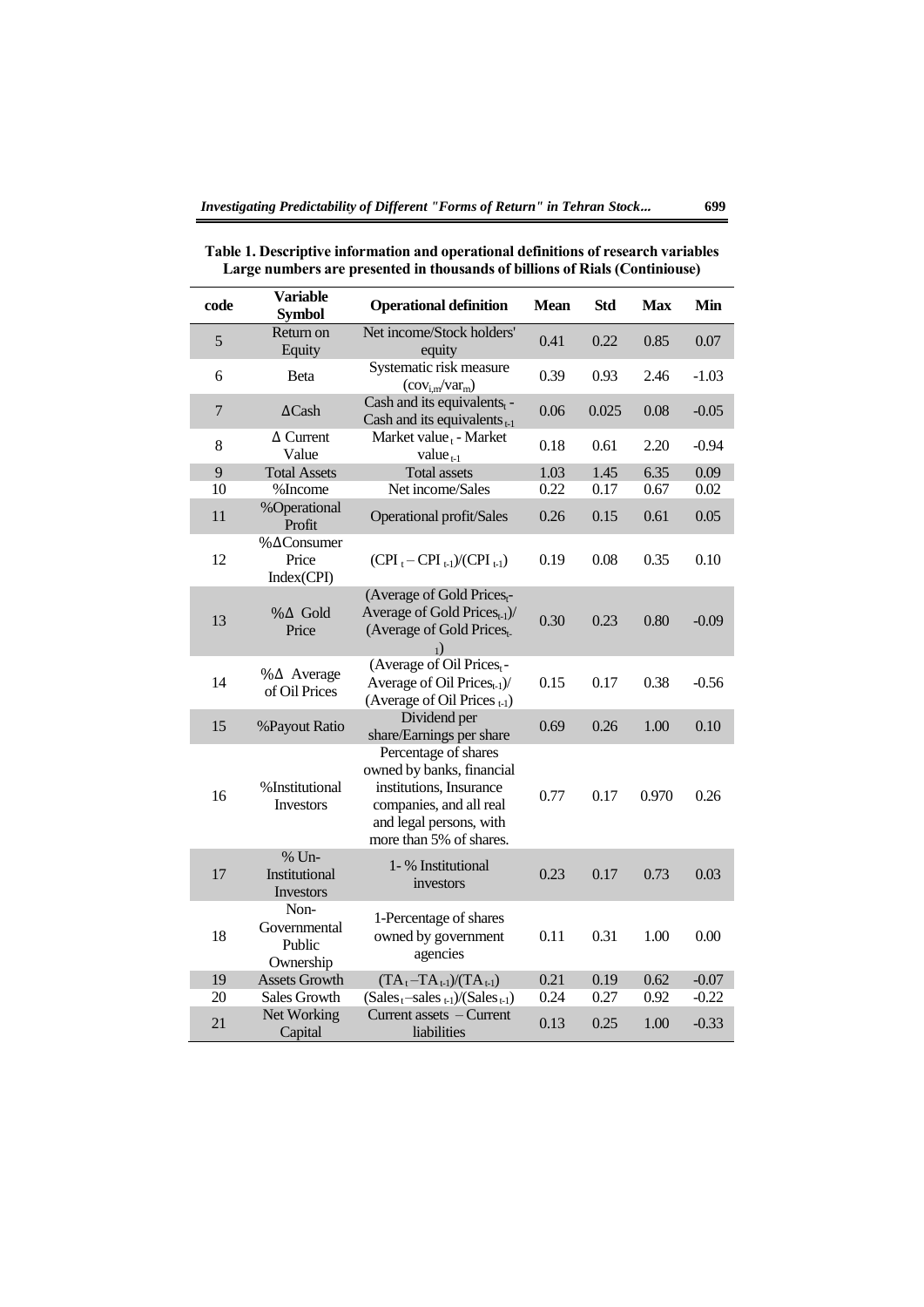| code | <b>Variable</b><br><b>Symbol</b>    | <b>Operational definition</b>                                                                                           | Mean | <b>Std</b> | <b>Max</b> | Min   |
|------|-------------------------------------|-------------------------------------------------------------------------------------------------------------------------|------|------------|------------|-------|
| 22   | Operational<br>Profit(Loss)         | Sales - The cost of goods<br>sold - Other operational<br>expenses                                                       | 0.19 | 0.27       | 1.18       | 0.009 |
| 23   | Income After<br>Tax                 | Net income after tax                                                                                                    | 0.16 | 0.27       | 1.17       | 0.006 |
| 24   | <b>Income Before</b><br>Tax         | Net income before tax                                                                                                   | 0.19 | 0.30       | 1.32       | 0.007 |
| 25   | % Net to Gross<br>Income            | Net income/gross income                                                                                                 | 0.62 | 0.23       | 1.35       | 0.13  |
| 26   | Dividend per<br>Share(Rials)        | Dividend/Number of<br>outstanding shares                                                                                | 860  | 845        | 3018       | 30    |
| 27   | <b>Earnings Per</b><br>Share(Rials) | Net income/Number of<br>outstanding shares                                                                              | 1118 | 933        | 3433       | 119   |
| 28   | $E/P_{(t-1)}$ Ratio                 | Earnings per share, /Price<br>of a share $_{t-1}$                                                                       | 0.20 | 0.12       | 0.46       | 0.031 |
| 29   | Group<br>Membership                 | Dummy variable which<br>takes 1 when a company<br>is member of a<br>commercial group and 0<br>otherwise                 | 0.74 | 0.44       | 1.00       | 000   |
| 30   | Price to Sales<br>Ratio             | Share Price/Sales per<br>capita                                                                                         | 1.73 | 1.48       | 5.69       | 0.28  |
| 31   | <b>Total Assets</b><br>Turnover     | Daily Sales/Average total<br>assets                                                                                     | 0.81 | 0.30       | 1.45       | 0.23  |
| 32   | Family<br>Membership                | Dummy variable which<br>takes 1 when a special<br>family has more than 20<br>% of a company's shares<br>and 0 otherwise | 0.15 | 0.36       | 1.00       | 000   |
| 33   | Momentum                            | Dummy variable which<br>takes 1 when net income<br>of a company is more than<br>last year and 0 otherwise               | 0.68 | 0.47       | 1.00       | 000   |
| 34   | <b>Interest Rate</b>                | Interest expenses/Total<br>debts                                                                                        | 0.05 | 0.03       | 0.13       | 000   |
| 35   | <b>Effective Tax</b><br>Rate        | Tax expenses/Total sales                                                                                                | 0.03 | 0.03       | 0.10       | 000   |
| 36   | <b>Quick Ratio</b>                  | Current assets (except<br>inventories and<br>investments)/Current<br>liabilities                                        | 0.79 | 0.34       | 1.67       | 0.26  |

**Table 1. Descriptive information and operational definitions of research variables Large numbers are presented in thousands of billions of Rials (Continiouse)**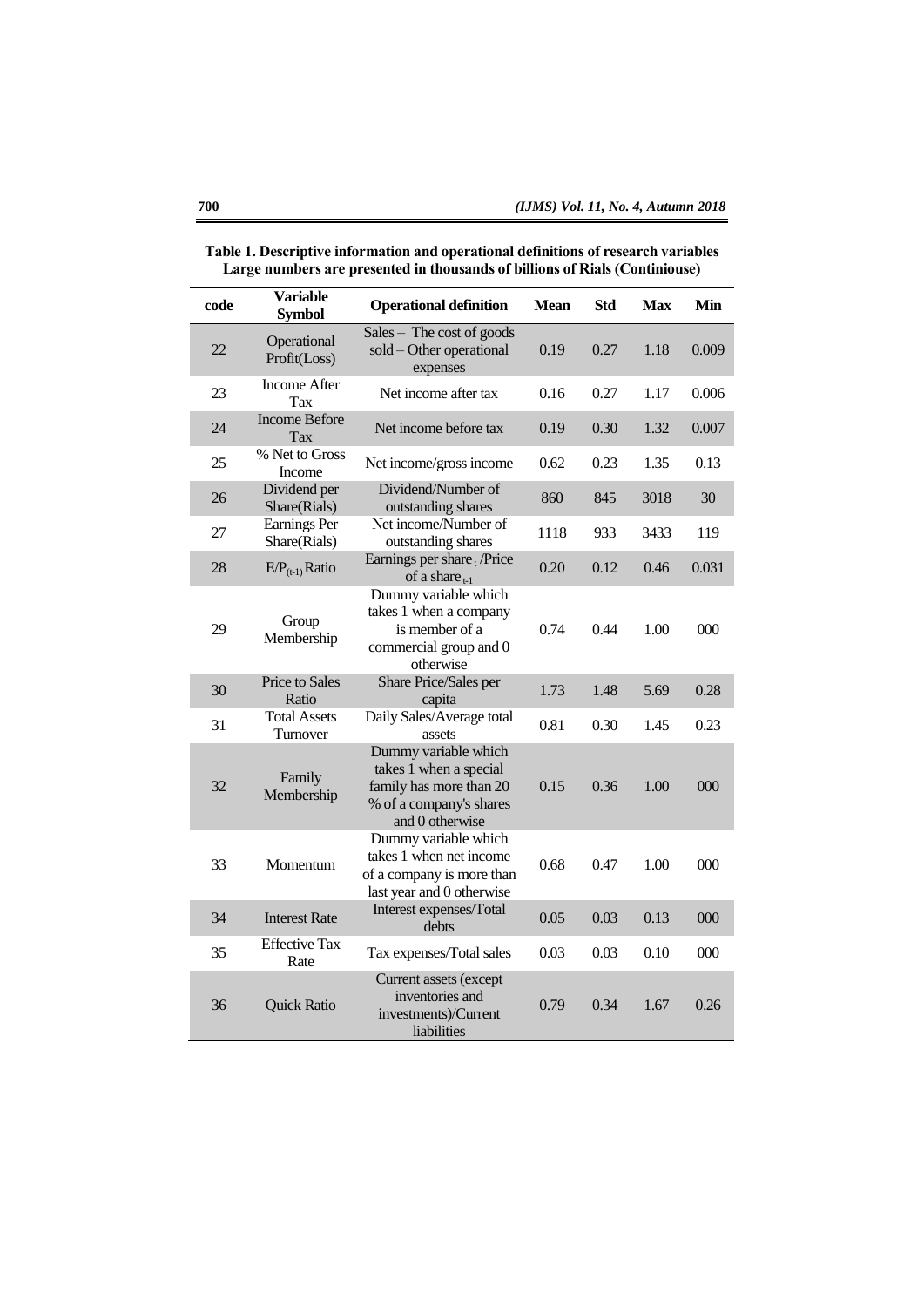| code           | <b>Variable</b><br><b>Symbol</b>   | <b>Operational definition</b>                                                                   | <b>Mean</b>    | <b>Std</b> | <b>Max</b> | Min     |
|----------------|------------------------------------|-------------------------------------------------------------------------------------------------|----------------|------------|------------|---------|
| 37             | Book to<br><b>Market Ratio</b>     | Book value of firm<br>/Market value of firm                                                     | 0.57           | 0.38       | 1.4        | 0.13    |
| 38             | Debt Ratio                         | Total debts/Total assets                                                                        | 0.62           | 0.14       | 0.83       | 0.31    |
| 39             | Debt to Equity<br>Ratio            | Total debts/Stock holders'<br>equity                                                            | 2.01           | 1.20       | 4.97       | 0.45    |
| 40             | <b>Current Ratio</b>               | Current assets/Current<br>liabilities                                                           | 1.29           | 0.46       | 2.47       | 0.59    |
| 41             | <b>Current Assets</b><br>Ratio     | Current assets/Fix assets                                                                       | 0.66           | 0.17       | 0.89       | 0.28    |
| 42             | Dividend-Price<br>Ratio            | Dividend per<br>Share/Market value per<br>share                                                 | 0.13           | 0.07       | 0.28       | 0.01    |
| 43             | Price-Earning<br>Ratio             | Market value per<br>share/Earnings per share                                                    | $\overline{7}$ | 3.88       | 19.6       | 2.7     |
| 44             | Earnings-<br>Price Ratio           | Earnings per<br>Share/Market Value per<br>Share                                                 | 0.1            | 0.08       | 0.37       | 0.05    |
| 45             | Liquidity                          | Days with at least one<br>deal/total trading days of<br>the market.                             | 0.04           | 0.02       | 0.08       | 0.01    |
| 46             | <b>Cash Flows</b>                  | Operational cash flows                                                                          | 0.13           | 0.21       | 0.91       | $-0.02$ |
| 47             | %∆ Volume<br>of Money<br>(VOM)     | (The average of $Vom_{(t)}$ -<br>The average of $Vom_{(t-1)}$ /<br>The average of $Vom_{(t-1)}$ | 0.19           | 0.34       | 0.39       | $-0.9$  |
| $R_{t+1}$      | Returns of the<br><b>Next Year</b> | The returns on common<br>stock during the next year<br>$(\text{period } t+1)$                   | 0.36           | 0.63       | 2.13       | $-0.32$ |
| $R_{t+2}$      | One Year<br>Delayed<br>Returns     | The returns on common<br>stock during the second<br>next year (period $t+2$ )                   | 0.37           | 0.65       | 1.95       | $-0.48$ |
| $R_{\rm com2}$ | Aggregate<br>Returns 1             | The sum of the current<br>and next year returns                                                 | 0.80           | 0.93       | 3          | $-0.36$ |
| $R_{com3}$     | Aggregate<br>Returns <sub>2</sub>  | The sum of the current<br>and two next years'<br>returns                                        | 1.27           | 1.09       | 3.57       | $-.025$ |
| $R_{com2R}$    | Aggregate<br>Returns 3             | The sum of the two next<br>years' returns                                                       | 0.79           | 0.93       | 2.97       | $-0.36$ |

**Table 1. Descriptive information and operational definitions of research variables Large numbers are presented in thousands of billions of Rials (Continiouse)**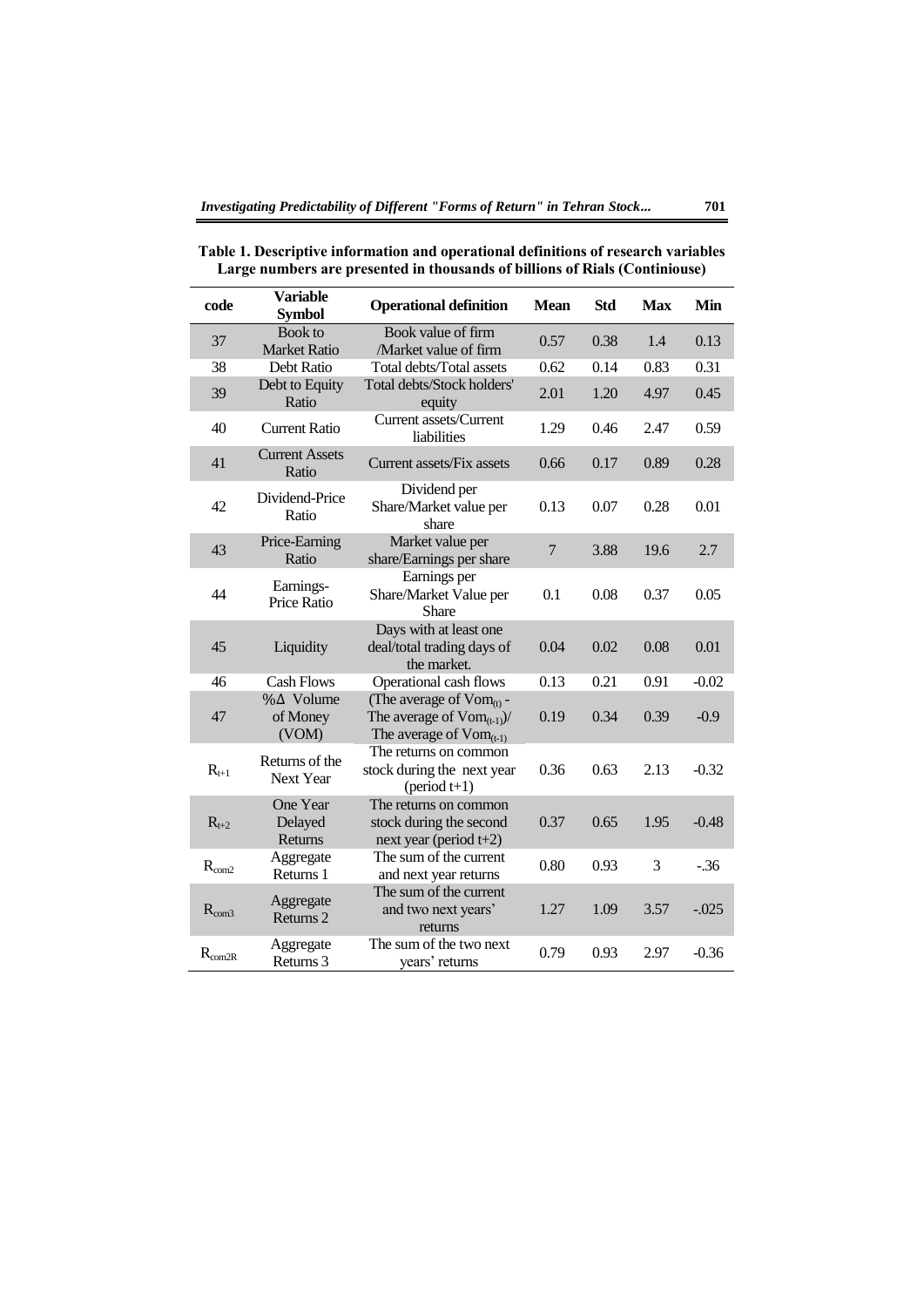### **Data analysis method**

The method used in this research is the descriptive-correlational type. Designing approaches to regression models and rolling regressions approaches has been used in the panel data context.

The method of conducting the research was as follows. First, the variables that have theoretical relation with returns were identified with a thorough study of the literature. Subsequently, using the "Principle Components Analysis" technique, the volume of initial data set was reduced to make possible the design of the models with "general to specific" (GS) approach. Then, the most suitable predictive model was designed using the mentioned approach, for each form of returns and finally, extracted models were validated using an "out of sample" approach based on rolling regressions and ranked based on the forecast accuracy and quality.

### **Designing a model in econometrics**

In econometrics, two "specific to general" (SG) and "general to specific" (GS) methods have been proposed for designing a model and selecting among many variables (Aflatuni, 2014). The basis for doing the work in the "SG" method is to arrive from a basic and simple model to the ultimate and powerful model. Hendry and Richard (1982) in addition to presenting the criticisms to "SG" method presented the "GS" approach (Armstrong, 2001). In this approach, the researcher starts the work with a comprehensive model that consists of all the variables that affect the studied subject. The mentioned model is fitted and proper validation tests are carried out to determine its reliability. Then, it is tried to simplify the model and provide a final model by omitting variables that are not statistically significant.

#### **Principle component analysis**

So far, the literature on stock returns has introduced about 50 variables related to returns (Setayesh & Kazemnejad, 2016). Using all of these variables in the primary regression of "GS approach" is not possible for two reasons; first, co-linearity will exist between some of the variables and second, excessive reduction of the degree of freedom might be prevalent. Therefore, it is necessary to use valid datareduction methods to reduce the initial number of variables to an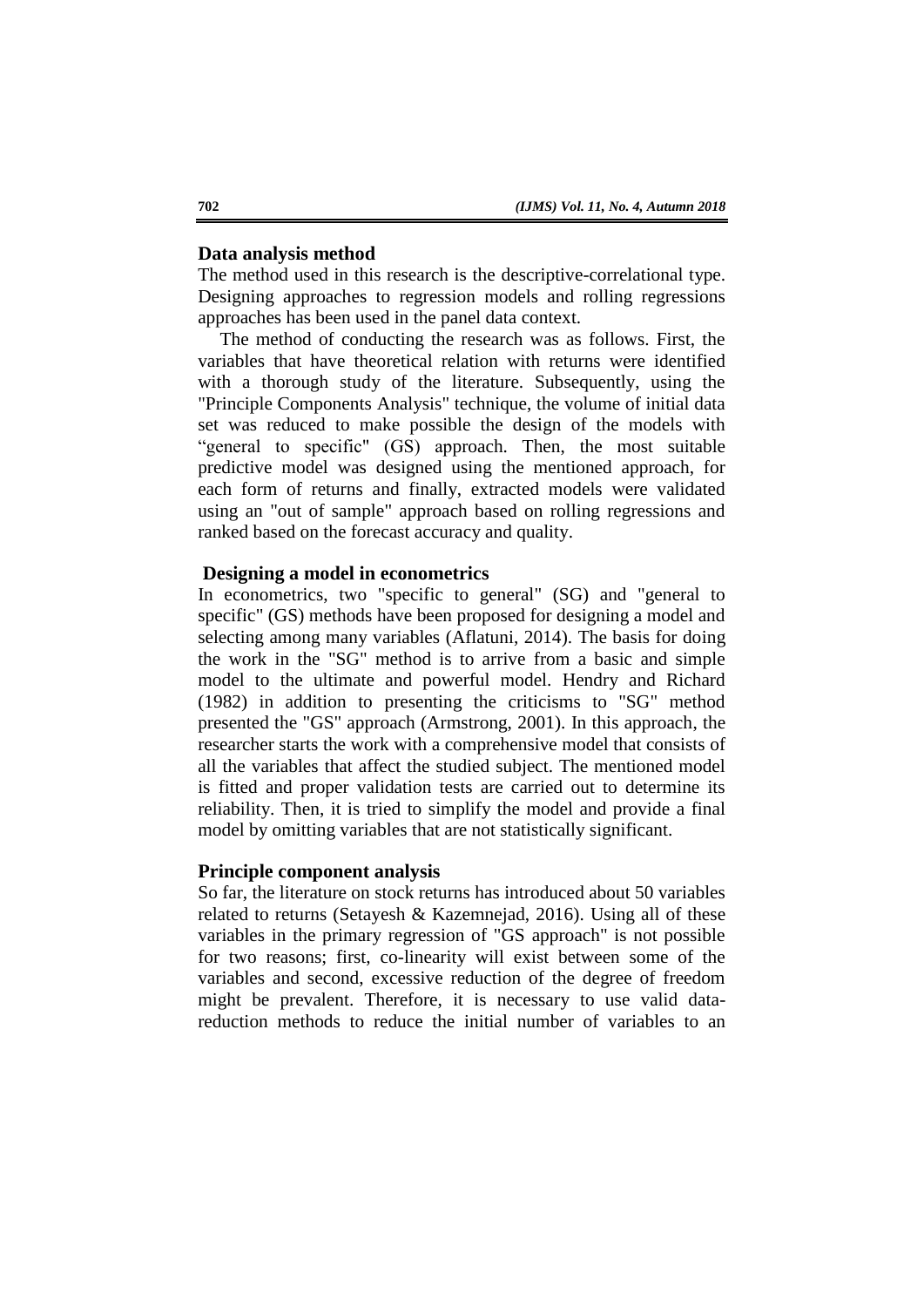acceptable level. Sorzano et al. (2014) stated that among the techniques for reducing data dimensions, the "Principal component analysis" (PCA) method and its various versions are simpler and more comprehensible than other methods. Hargreaves and Mani (2015), Wang & Choi (2013) successfully used the (PCA) method for data reduction of variables affecting stock returns. In the "PCA" method, by applying the concepts of "Eigen values" and "Eigen vectors", several correlated variables are converted to one (or several) uncorrelated component(s) and thus, in the final analysis, the volume of data decreases. In this study, we used "PCA" to reduce our variables.

### **"Out of sample" analysis based on rolling regressions**

Various researchers such as Campbell and Thompson (2007), Thomsen (2010), Bahrami et al. (2016) and others, have used "out of sample" methods to perform the generalizability of models with more reliability.

Rolling regressions technique (RR) is rooted in the concept of "out of sample" analysis. The method of doing the work is that at first, the study period T is divided into two categories, including the "First Period to Period F" and "Period F to Period T" (Equal or Non-equal). Typically, the "first period to period F" is called in-sample period, and the second period is called the "out of sample" period. Then, the returns and so the errors of each year of ""out of sample"" period are calculated and finally, by comparing the errors of the designed model with a benchmark model, predictability of the designed model is concluded.

The estimate of the returns and errors for each year of the "out of sample" period is as follows: first, with the data of in sample-period (first period to period F), the first regression equation is estimated and the returns of the  $F + 1$  period is forecasted. Then, by decreasing the real returns from the forecasted returns, the errors of period  $F + 1$ is calculated. Then the estimation window is stepped forward one period and with data related to the "first period until period  $F + 1$ " the second regression equation is estimated and used to forecast the returns and errors of the  $F + 2$  period with the same pattern of the previous period; this approach continues until the last examined period (period T).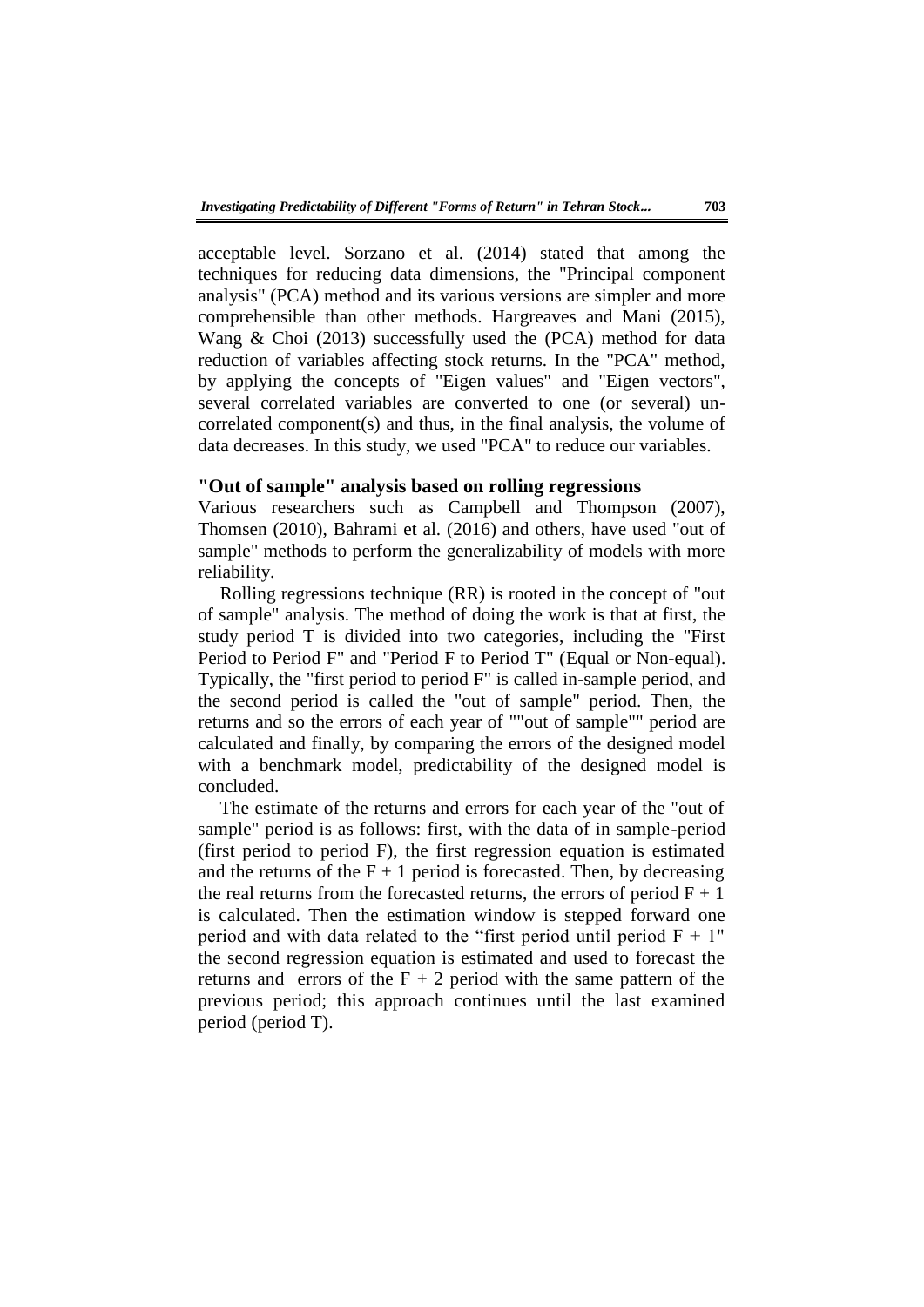The model that has been used in this research as the benchmark model is "historical average returns model". This model usually used as the benchmark model in returns related research. Welch and Goyal (2008), Campbell and Thompson (2007) and Thomsen (2010) and many others used this model as their benchmark model . The main concept of the "out of sample" approach has been depicted in Table 1. In this fig, the period 2002 to 2005 is the in-sample period and the periods 2006 to 2015 are considered as the "out of sample" periods.



**Fig. 1.The concept of rolling regretions**

# **"Out of sample" tests**

# **"Out of sample" R squared**

The determination coefficient (R2) determines the statistical significance of the models based on the "out of sample" period. This coefficient is calculated from equation 1 (Thomsen, 2010; Welch & Goyal, 2008):

$$
R_{OS}^{2} = 1 - \frac{\sum_{i=1}^{q} (r_{F+i} - \hat{r}_{u,F+i})^{2}}{\sum_{i=1}^{q} (r_{F+i} - \hat{r}_{r,F+i})^{2}}
$$
(1)

In this model,  $r^{\prime}(u,F+i)$  is the forecasted returns based on the designed model and  $r^-(r,F+i)$  is the forecasted returns by the benchmark model. The decision rule is that if the calculated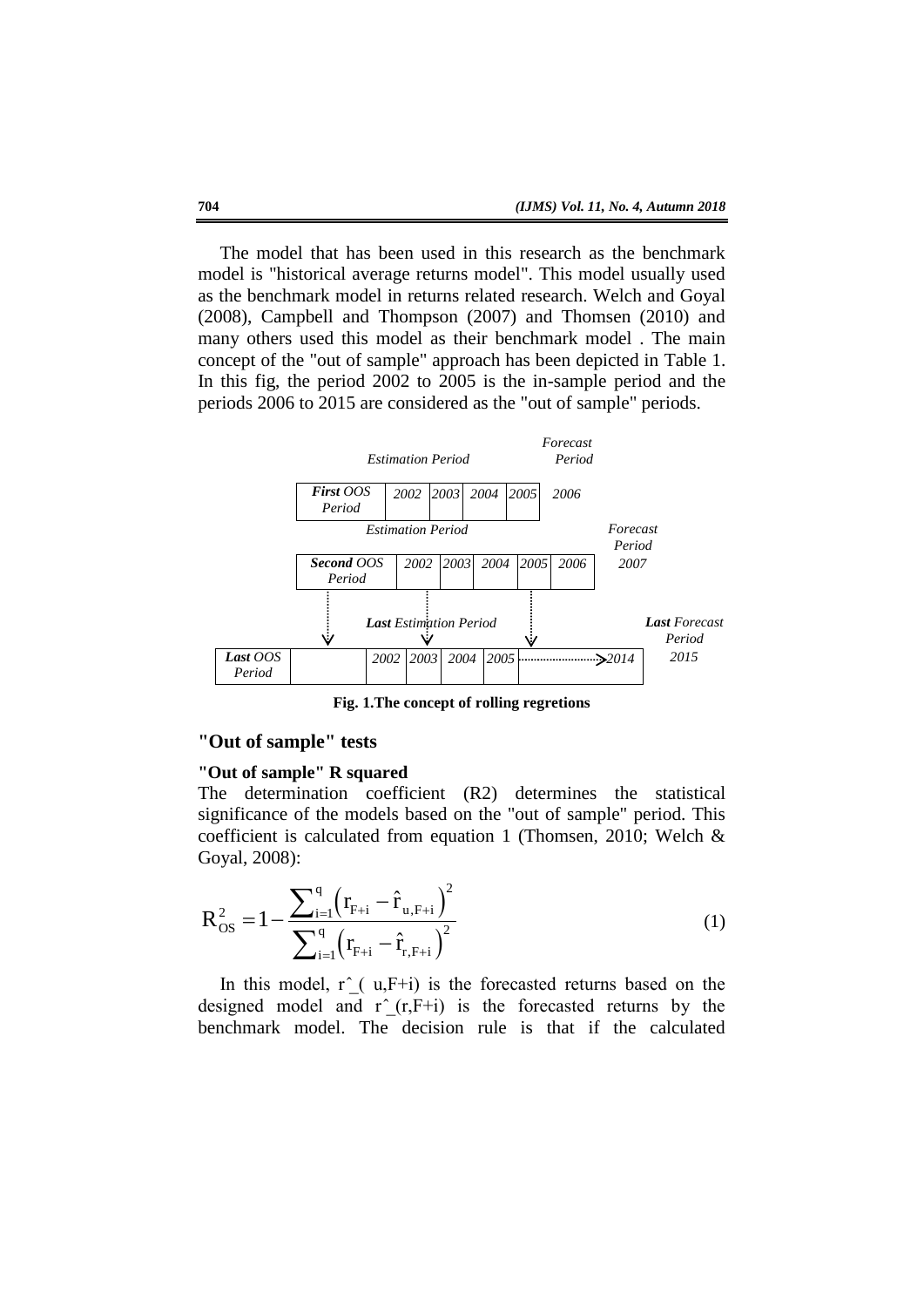coefficient is greater than zero, it means that the designed model has had a forecasted mean squared error less than the historical model and can be used as a forecasted model.

#### **McCracken (2007)**

The test of McCracken (2007) is a famous test at the time of comparing nested models. The confirmation of the null hypothesis of McCracken test (2007) means that the designed model has no suitable forecast ability. In this research, this test has been used for comparison of the designed (unrestricted) and benchmark (restricted) models.

# **Theil measures (1966)**

Also, in this research, two Theil accuracy coefficient (TIC) and Theil quality coefficient (TIC-UII) have been used to rank the models. According to the formula, the value of these coefficients had been between zero and one, and as much the number of these criteria to be closer to zero, the model has better forecast accuracy and quality (Hartmann et al. 2014). In Theil's models (equations  $(2)$  and  $(3)$ ), y it is the actual return on the company (i) in the year (t) and (y it) is the predicted return of the same company and the same year and n is the number of observations.

$$
TIC - UI = \frac{\sqrt{\frac{1}{n} \sum_{i=1}^{n} (y_{it} - \widehat{y_{it}})^2}}{\sqrt{\frac{1}{n} \sum_{i=1}^{n} (y_{it})^2} + \sqrt{\frac{1}{n} \sum_{i=1}^{n} (\widehat{y_{it}})^2}}
$$
(2)

$$
TIC - UII = \frac{\sqrt{\sum_{i=1}^{n} (\widehat{y_{it}} - y_{it})^2}}{\sqrt{\sum_{i=1}^{n} (y_{it})^2}}
$$
(3)

Besides these criteria, a various set of statistical criteria has been used to achieve the reliable results. These methods and criteria have been presented in summary in table 2.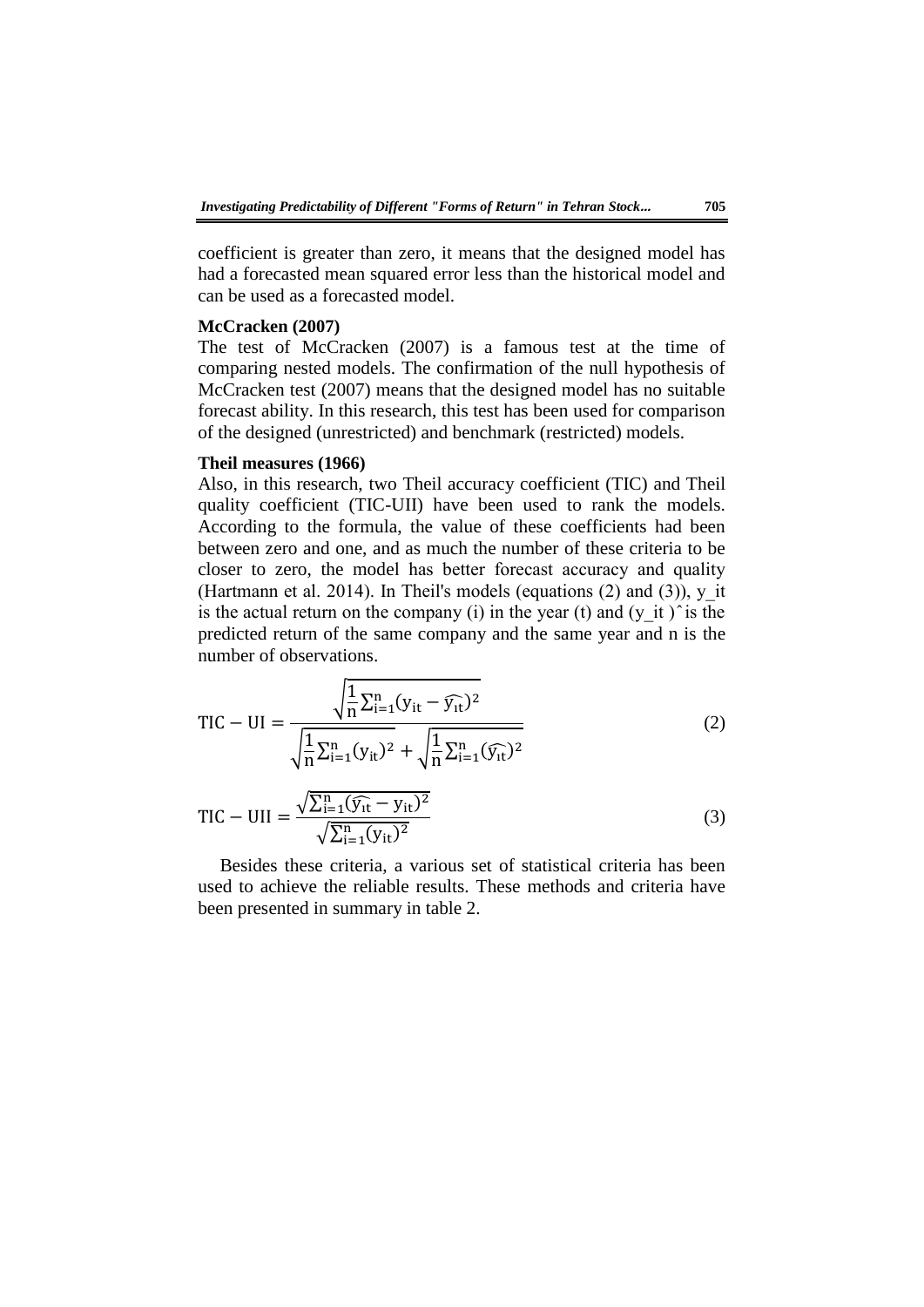| Goal(s)                                                                                                          | <b>General</b><br>Technique(s)                                 | specific $Test(s)$                                                                                                                                                                                                                                      |
|------------------------------------------------------------------------------------------------------------------|----------------------------------------------------------------|---------------------------------------------------------------------------------------------------------------------------------------------------------------------------------------------------------------------------------------------------------|
| Data Reduction of<br>Variables                                                                                   | Principles<br>component<br>analysis                            | Bartlett's test of Sphericity<br>Kaiser-Meyer-Olkin Measure of<br>Sampling adequacy or (MSA measure)<br>Eigen values number                                                                                                                             |
| Designing Models                                                                                                 | General to<br>specific<br>approach in<br>Panel data<br>context | Limier(chow)test<br>Breusch-test<br>hausman Test                                                                                                                                                                                                        |
| Robustness Test &<br><b>Basic Validation</b><br>(Goodness of Fit &<br><b>Coefficients Overall</b><br>Validation) | Suitable test                                                  | Unit root>>>>> Levin, Lin & Chu<br>Test (LLC)<br>Collinearity>>>>>Variance inflation<br>Factor (VIF)<br>Homoscedasticity>>>>>><br>Breusch- Pagan-Godfrey Test<br>Serial correlation(SC) $\gg$<br><b>Breusch-Godfrey SC LM Test</b><br>F test, Adj $R^2$ |
| "out of sample"<br>Validation                                                                                    | Rolling<br>regressions in<br>panel data<br>context             | OOS R <sup>2</sup><br>McCracken 2007 or MSE-F Test                                                                                                                                                                                                      |
| <b>Models Comparison</b>                                                                                         | Rolling<br>regressions in<br>panel data<br>context             | UI Test of Theil(1966)<br>UII Test of Theil(1966)                                                                                                                                                                                                       |

#### **Table 2. Summary of Tests Used in this Research**

# **Research results**

### **Determining the final set of research variables with PCA**

The final result of applying the "PCA" method is the conversion of 27 variables (more than 50%) to five independent components. The results have been obtained after applying all necessary tests which have been mentioned in the first panel of table 2. Final estimation equation of each component has been presented in Table 3. Simply, these equations are composed of highly correlated variables (based on PCA concepts) and are used to estimate the number of each component. The estimated components then have been replaced by the constituent variables in the analysis.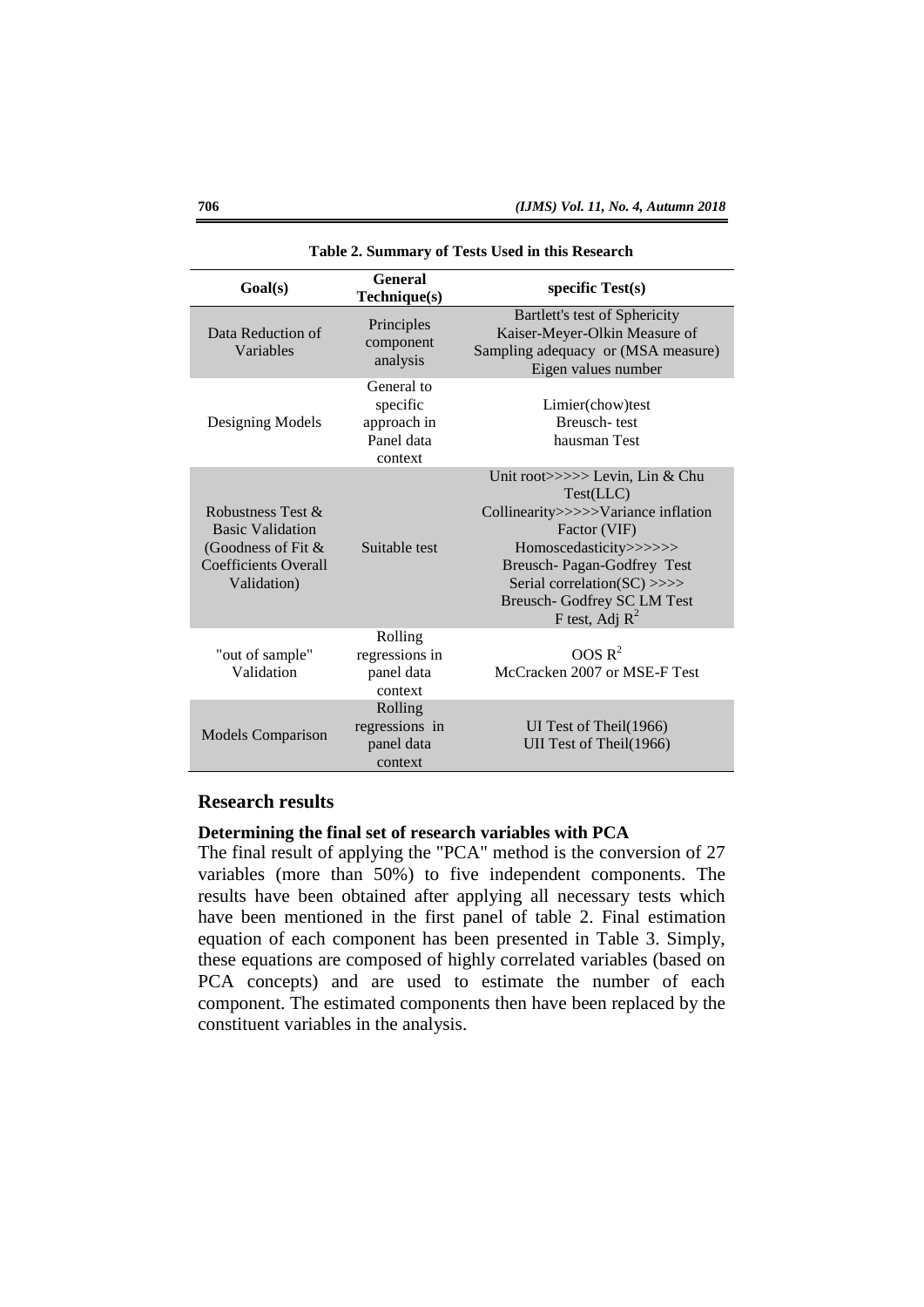| <b>Optional</b><br>Component<br><b>Name</b> | models                                                                                                                                                                                                                                                           |
|---------------------------------------------|------------------------------------------------------------------------------------------------------------------------------------------------------------------------------------------------------------------------------------------------------------------|
| <b>PPS</b>                                  | Pps = $0.25\overline{28}$ + $0.28\overline{42}$ - $0.30\overline{43}$ + $0.32\overline{44}$                                                                                                                                                                      |
| CN1                                         | $CN_1 = 0.14\overline{1} + 0.13\overline{2} + 0.13\overline{9} + 0.10\overline{21} + 0.14\overline{22}$<br>$+ 0.14\overline{23} + 0.14\overline{24} + 0.03\overline{36} - 0.03\overline{38}$<br>$-0.03\overline{39} + 0.03\overline{40} + 0.12\overline{46}$     |
| CN2                                         | $CN_2 = 0.03\overline{1} + 0.09\overline{2} + 0.09\overline{9} - 0.11\overline{21} + 0.04\overline{22}$<br>$+ 0.02\overline{23} + 0.02\overline{24} - 0.25\overline{36} + 0.27\overline{38}$<br>$+ 0.25 \overline{39} - 0.28 \overline{40} + 0.05 \overline{46}$ |
| CPR <sub>1</sub>                            | $CPR_1 = 0.14\overline{3} + 0.13\overline{5} + 0.13\overline{10} + 0.13\overline{11} + 0.07\overline{15}$<br>$+ 0.10\overline{25} + 0.13\overline{26} + 0.13\overline{27} + 0.11\overline{30}$<br>$+0.10\overline{35} - 0.09\overline{37}$                       |
| CPR <sub>2</sub>                            | $CPR_2 = -0.003\overline{3} - 0.21\overline{5} + 0.38\overline{10} + 0.23\overline{11} - 0.15\overline{15}$<br>$+0.36\overline{25} - 0.27\overline{26} - 0.26\overline{27} + 0.33\overline{30}$<br>$-0.13\overline{35} + 0.31\overline{37}$                      |

**Table 3. final models of components**

The numbers inside the square are variable codes which have been presented in Table 1

The components are composed with 19 other variables, (collectively 24 variables) the final set of variables used in the design of forecast models.

### **Designing forecast models with a general to specific approach**

In this phase, first, the stationarity of variables was tested by Levin, Lin & Chu measure and then in total, by fitting and modifying the fifteen regression equations, the final model of all forms of returns (five forms) has been designed. To summarize, in each case only the final model and its initial validation measures (Adj R2 and F Test) have been presented and the equation of the previous levels has not been provided. (Table 4)

The tests used to examine the regression hypotheses are the cases that have been mentioned in Table 2. If necessary, the proposed method of Aflatuni (2016, 316) has been used to correct the regression problems.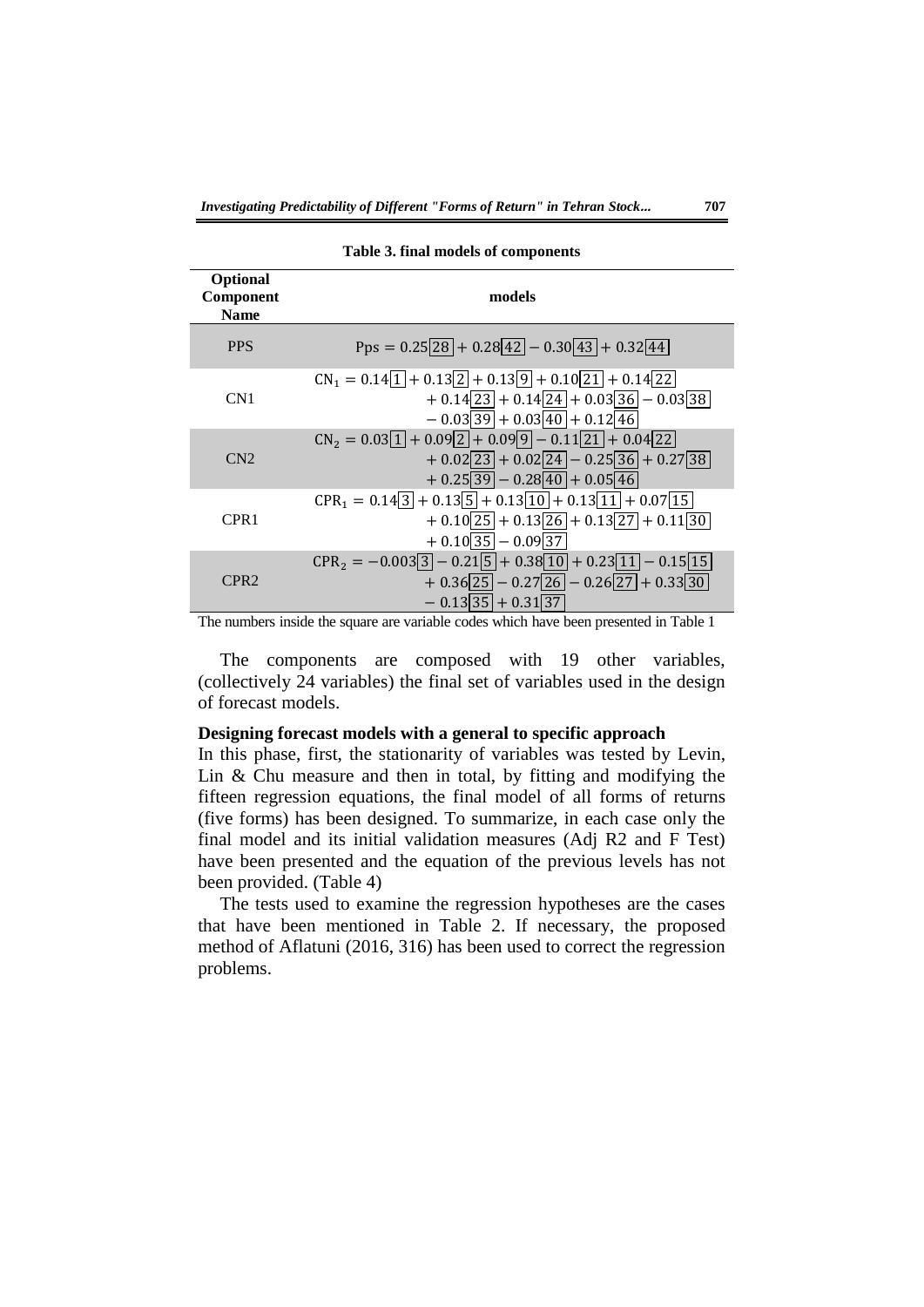| Dependent variable                                       | <b>Final model</b>                                                                                                                                                                                                                                                                     |  |  |  |  |
|----------------------------------------------------------|----------------------------------------------------------------------------------------------------------------------------------------------------------------------------------------------------------------------------------------------------------------------------------------|--|--|--|--|
| <b>Next Year Returns</b>                                 | $r_{t+1} = -46.6 + 7.4(8) + 124.9(13) - 118.9(14)$<br>$+31.6(31) + 13.7(33) + 127.9(34)$<br>$+78.3(47) + 4(cpr1) - 5.2(cn1)$<br>$+ 6.5(cn2) + 15(pps) + 11.2(cpr2)$<br>$+ \varepsilon$<br>Regressions type: Panel data fixed effect model --- (Adj<br>$R^2$ : 46%, F test P-Value:0.0) |  |  |  |  |
| <b>Current and Next Year</b><br>Aggregate Returns        | $r_{com2} = -131.3 + 3.11(8) + 387.9(12) - 108.3(14)$<br>$+47.4(31) + 18(33) + 337.5(47)$<br>$+26.2(pps) + 11.6(cpr2)$<br>$-12.50(cn1) + \varepsilon$<br><i>Regressions type: OLS</i> --- (Adj $R^2$ : 55%, F test P-<br>Value: $0.0$ )                                                |  |  |  |  |
| One Year Delayed<br>Returns                              | $r_{t+2} = 58.2 - 5.21(6) + 124.6(12) + 77.6(13)$<br>$+ 124.4(14) - 24(19) + 180.6(34)$<br>$-321.6(47) + 5.33(pps) + \varepsilon$<br>Regressions type: OLS --- (Adj $R^2$ : 36%, F test P-<br>Value: $0.0$ )                                                                           |  |  |  |  |
| Current and Two Next<br>Year Aggregate<br><b>Returns</b> | $r_{com3} = 2.3 + 47.7(8) + 343.9(12) + 141.2(13)$<br>$-70(14) + 44.5(20) + 239.4(34)$<br>$+470(45) - 103.7(47) - 14.5(cn1)$<br>$+ 12.6 (pps) + \varepsilon$<br>Regressions type: Panel data fixed effect model --- (Adj<br>$R^2$ : 44%, F test P-Value:0.0)                           |  |  |  |  |
| Two Next Year<br><b>Aggregate Returns</b>                | $r_{com2R} = 47 + 167.5(12) + 212(13) - 13.11(33)$<br>$+420.2(34) - 281.3(47) + 18(pps)$<br>$+ \varepsilon$<br>Regressions type: Panel data fixed effect model --- (Adj<br>$R^2$ : 54%, F test P-Value:0.0)                                                                            |  |  |  |  |
|                                                          | The numbers inside the Parentheses are variable codes which have been described<br>previously in Table 1                                                                                                                                                                               |  |  |  |  |

**Table 4. Final models designed with the general to specific approach**

# **Validation of models with rolling regressions technique**

Other researchers have used 25 to 50 percent of the data for the initial estimate (Hartmann et al., 2014; Thompson, 2010; Rapach & Wohar, 2006). By considering the nature of our data, the initial estimation window (W) was determined equal to four periods (272 companies years, 33% of the total data). To do rolling regressions, the expansion period has been set to 1(step=1). Nine forecast equations were formed for each form of returns and in total the returns and errors of the models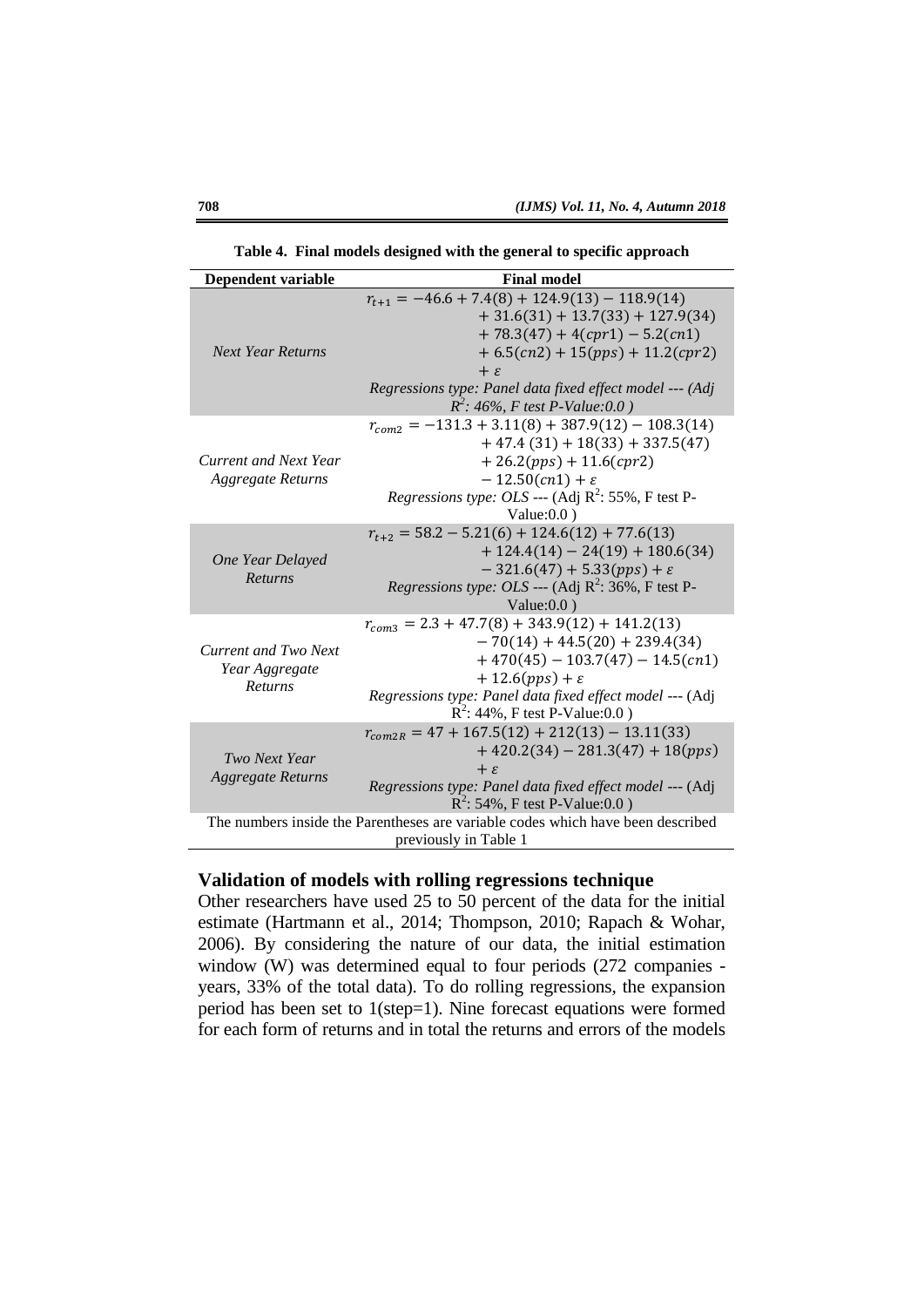were predicted and calculated using 45 regression equations. The table 5 shows "out of sample" determination coefficient (R2) and McCracken test of 2007 in the field of comparing the models designed with the historical returns mean. The star sign beside each statistic means the significant of the provided statistics (rejecting the null hypothesis).

In the case of all forms of returns, the null-hypothesis of McCracken test (2007) is rejected; that indicates the superiority of designed models on historical mean based models. The "out of sample" determination coefficient also confirms this matter and indicates that the forecasting power of these models is much higher than that of their own benchmark model. The result of these two tests is that models have more informational value than making the decision based on the mean of returns.

In Table 6, the ranking result of the models has been presented with two criteria of Theil(1966) forecast accuracy and quality. Table 6 shows the "aggregate returns of three periods" which has higher predictability than other forecast criteria. Theil (1966) criteria show relatively good forecast accuracy and moderate forecast quality for models.

#### **Table 5. OOS R2 and McCracken (2007) test**

| Model               | MSE F   |      |
|---------------------|---------|------|
| $\mathbf{R_{com2}}$ | 5.60    | 0.62 |
| $R_{\rm com2R}$     | 5.15    | 0.57 |
| $R_{\rm com3}$      | $5.12*$ | 0.56 |
| $R_{t+1}$           | 5.10    | 0.56 |
| $\mathbf{R_{t+2}}$  |         |      |

| Model                                  | <b>TIC-UI</b> | <b>TIC-UII</b> |
|----------------------------------------|---------------|----------------|
| $R_{com3}$                             | 2.22          | 0.41           |
| $R_{\rm com2}$                         | 0.23          | 0.44           |
| $\mathsf{R}_{\mathrm{com}2\mathrm{R}}$ | 0.26          | 0.48           |
| $\mathbf{K}_{t+1}$                     | 0.32          | 0.56           |
| $\mathbf{r}_{t+2}$                     | 0.32          | በ 57           |

**Table 6. Theil (1966) test results**

# **Summary and Conclusion**

This research has focused on a comprehensive analysis of the predictability of returns forms. The results of the research show that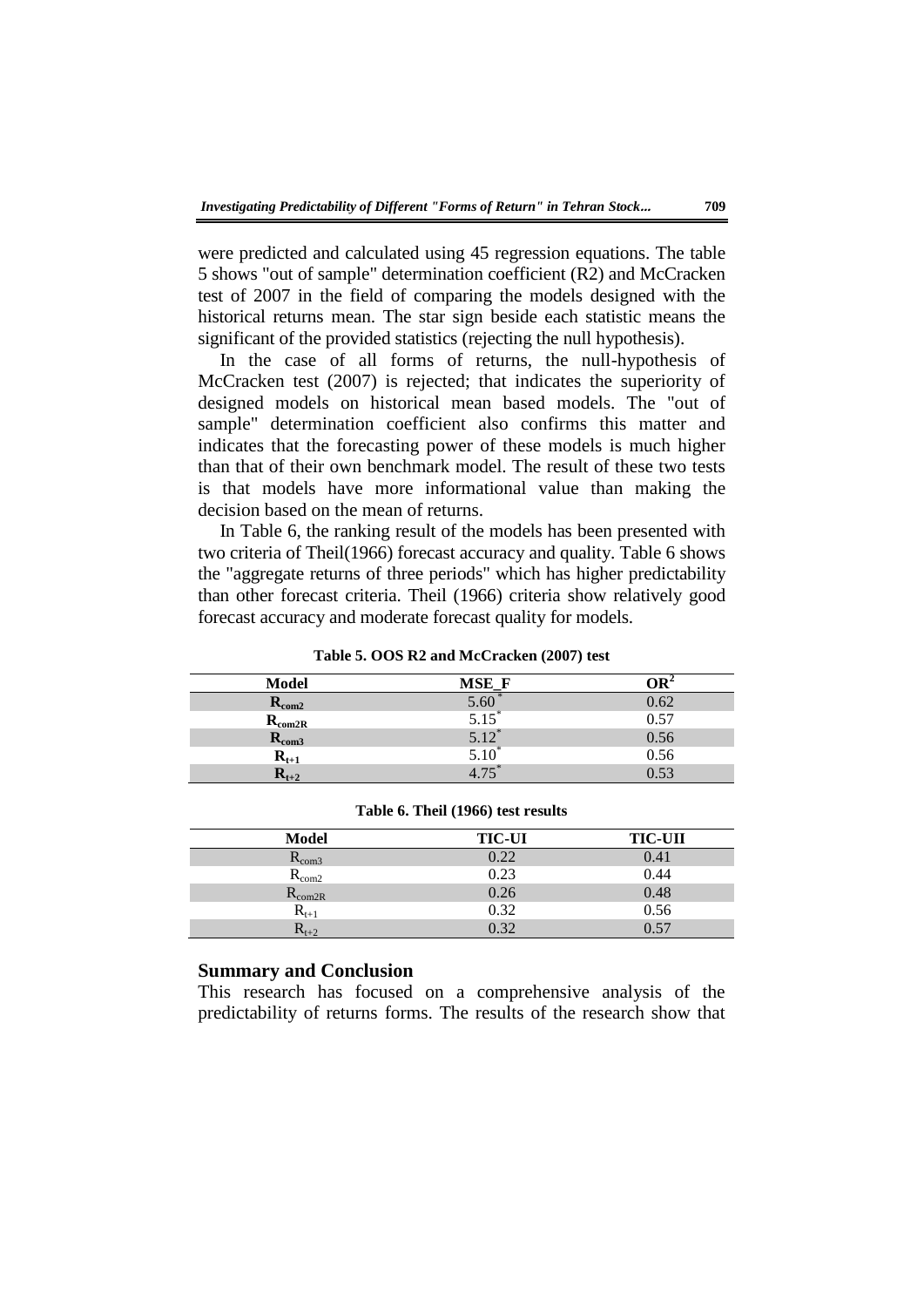all the different forms of returns are somewhat predictable (a positive answer to the first research question). In total, 17 variables (see table 4), formed forecast models of five forms of returns, and the significant relationship of other variables with returns were rejected. The forecast through all forms of returns will be more effective than the use of the moving average and will produce results with lower error (confirmation of the hypotheses related to second question), so that about most successful forecast model, the designed model error includes only about 38 % of the error in the averaging method .This criterion in the worst case reaches around 57%.(see table 5) However, in the accuracy and forecast quality dimension( the third question of the research), models have acted slightly weaker. In the dimension of forecast quality (UII criteria-table 6), at best form (aggregate return with three-periods), the mean of forecast quality is about 60% and in the worst form (one year delayed returns) is about 40%, which are relatively unsuitable and show the medium(weak) quality of forecasts. From the accuracy point (UI criteria-table 6), the numerical index varies from 68% to 78%, which is relatively acceptable.

Other results that have been obtained from the implementation of this research are discussed below:

1. Almost in all conducted analyses and all metrics computed in this paper (tables 4, 5 and 6), the aggregate returns are superior to singleperiod returns. The reason for this matter is probably that the aggregate returns, with the sum of the returns of several years, will modify the effect of incidental fluctuations that cause to distort results of forecasts and make forecasts more possible. Given this result, it is suggested that in terms of stability and better predictability of investment in the midterm and long term, sufficient awareness is needed to replace the horizons of longer-term investment with short-term horizons and reduce the effects of stock fluctuations which are nearly common in Iran.

2. Another important result of the present research is the emphasis on the significant role of economic variables of oil, gold, inflation and economy liquidity (volume of money) on the returns of companies. These variables had a significant effect on almost all studied models. Valizadeh (2014) emphasized the importance of these variables by including them in his final model. Also, Sajjadi et al. (2010) and Mashayekhi et al. (2010) and others pointed to the significant relationship between some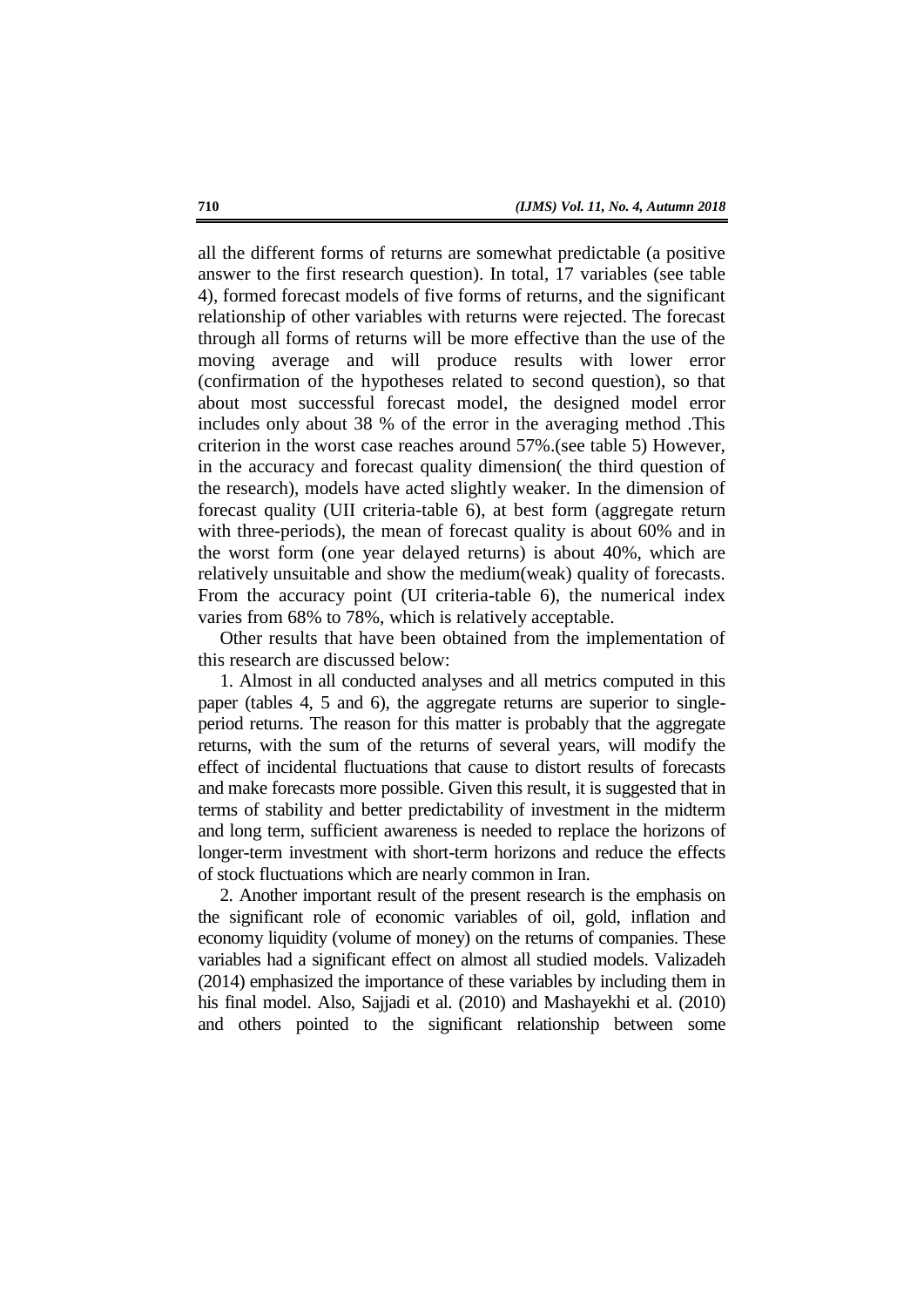macroeconomic variables and stock cash returns. In contrast, Namazi & Mohammad Tabar Kasegari (2007) result stated that there is not a significant relationship between economic indexes and the stock returns. However, most of the researches have supported the effect of economic variables on stock index. The results of this research show that the lack of attention to these markets as complementary and substitute markets can encounter regression results with a serious challenge. Therefore, it is recommended that these economic variables be included in the return models so that the research not to be encountered with the omitted variable and more reliable results to be presented. In the international dimension, also several studies such as Rangvid (2006); Cooper & Priestley (2009); Thomsen (2010); Westerlund et al. (2015) have supported the significant effect of economic variables on the stock returns.

3. The significance of some company-based variables such as "assets growth" or "assets turnover" shows that financial reporting has informational content and can be considered at least as one source of information to the market. Though, the ability of the models in predicting all forms of returns, and specially the significance of momentum variable (code 31) in some models challenges the notions of stock market efficiency. In this matter, additional researches are needed and suggested.

4. The stock data reduction in domestic studies is principally based on judicial approaches and little attention has been paid to valid data mining methods, such as "factor analysis" or "principal component analysis". The result of this research showed that the "principal component analysis" technique could be used in data reduction of effective variables on stock returns in Iran's capital market.

# **Limitations and Areas for Future Research**

This research has been carried out in the absence of any significant limitations and the results can be expanded in different aspects such as limiting the components identified by the factor analysis approach, comparing different methods of designing the regression models in econometrics and applying valid data reduction approaches such as "principal component analysis" or "factor analysis" to the other important variables of the capital market such as dividend growth and cost of capital.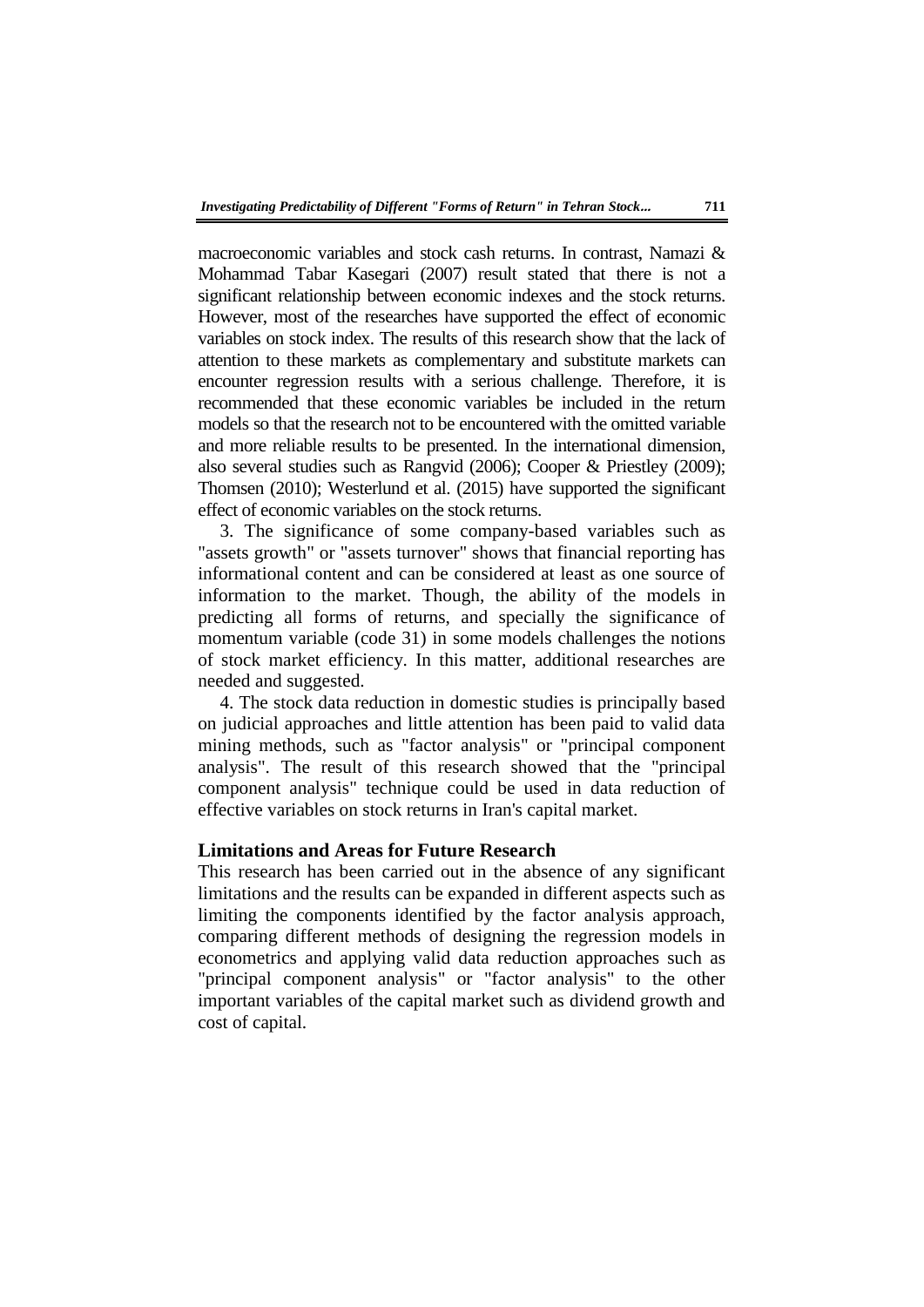### **References**

- Abbaszadeh, M. R., & AtashiGolestani, H. (2010). Accounting variables and stock return's forecast before and after the Iranian accounting standards. *Knowledge and Development*, 18(33), 1-28. (In Persian)
- Aflatuni, A. (2014). *Statistical analysis in financial management and accounting researches by Eviews*. Tehran: Terme Publication. (In Persian)
- Aflatuni, A. (2016). *Statistical analysis in accounting and finance using STATA*. Tehran: Terme Publication. (In Persian)
- Alimohammadi, A., Abbasi e Mehr, M. H., & Javahery, A.(2015). Prediction of stock return using financial ratios: A decision tree approach. *Journal of Financial Management Strategy*, 3(4), 124-146. (In Persian)
- Armstrong, J. S. (Ed.). (2001). *Principles of forecasting: a handbook for researchers and practitioners* (Vol. 30). Springer Science & Business Media.
- Bahrami, A., Shamsuddin, A., & Uylangco, K. (2016). Out‐of‐ sample stock returns predictability in emerging markets. *Accounting & Finance*.
- Campbell, J. Y., & Thompson, S. B. (2007). Predicting excess stock returns "out of sample": Can anything beat the historical average? *The Review of Financial Studies*, *21*(4), 1509-1531.
- Cooper, I., & Priestley, R. (2009). Time-varying risk premiums and the output gap. *Review of Financial Studies*, 22(7), 2801-2833.
- Dow, C. H. (1920). *Scientific Stock Speculation*. Magazine of Wall Street.
- Fama, E. F., & French, K. R. (1993). Common risk factors in the returns on stocks and bonds. *Journal of financial economics*, *33*(1), 3-56.
- Fama, E. F., & French, K. R. (2015). A five-factor asset pricing model. *Journal of Financial Economics*, 116 (1), 1:22.
- Griffin, J. M. (1997). *Determinants of the cross-section of expected stock returns in Japan*. (Doctoral dissertation, The Ohio State University).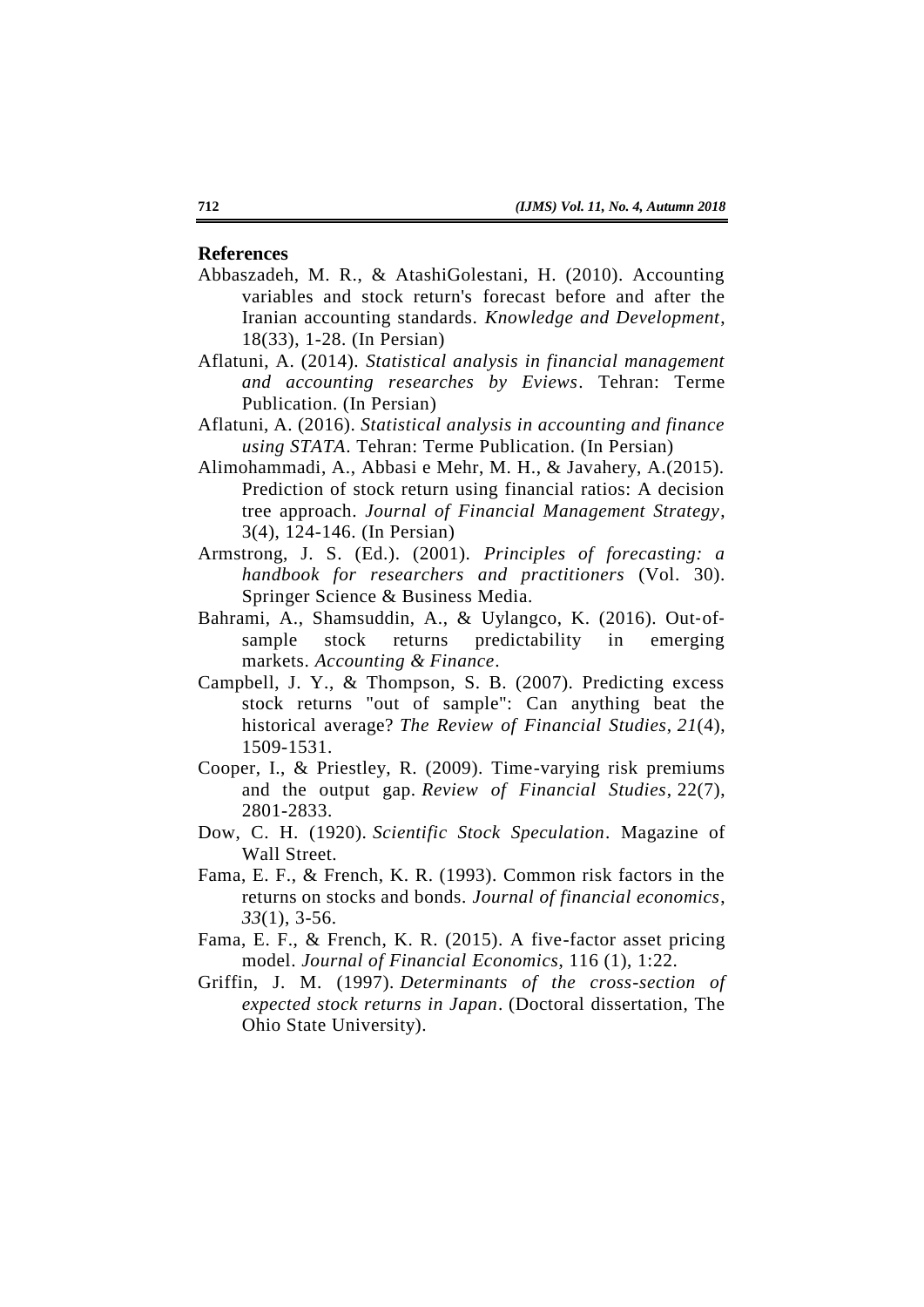- Hargreaves, C. A., & Mani, C. K. (2015). The Selection of winning stocks using principal component analysis. *American Journal of Marketing Research*, *1*(3), 183-188.
- Hartmann-Wendels, T., Miller, P., & Töws, E. (2014). Loss given default for leasing: Parametric and nonparametric estimations. *Journal of Banking & Finance*, *40*, 364-375.
- Hendry, D. F., & Richard, J. F. (1982). On the formulation of empirical models in dynamic econometrics. *Journal of Econometrics*, 20(1), 3-33.
- Mashayekhi, B., Tahriri, A., Ganji, H., & Askari, M. R. (2010). The impact of macroeconomic variables on the relation between fundamental variables derived from financial statements and stock returns. *Quarterly Journal of Securities Exchange*, 3(12), 109-126. (In Persian)
- McCracken, M. W. (2007). Asymptotics for "out of sample" tests of Granger causality. *Journal of Econometrics*, 140(2), 719- 752.
- Namazi, M., & Kasgary, H. (2007). Using a multi-factor model to explain stock returns of companies accepted in Tehran Stock Exchange. *Journal of Accounting Advances*, 26(1), 157-180. (In Persian)
- Ou, J. A., & Penman, S. H. (1989). Financial statement analysis and the prediction of stock returns. *Journal of Accounting and Economics*, 11(4), 295-329.
- Paye, Bradley S., and Allan Timmermann, (2006). Instability of return prediction models. *Journal of Empirical Finance*, 13, 274-316.
- Rangvid, J. (2006). Output and expected returns. *Journal of Financial Economics*, 81(3), 595-624.
- Rapach, D. E., Strauss, J. K., & Zhou, G. (2010). Out-of-sample equity premium prediction: Combination forecasts and links to the real economy. *The Review of Financial Studies*. 23(2), 821-862.
- Rapach, D. E., & Wohar, M. E. (2006). In-sample vs. out-ofsample tests of stock returns predictability in the context of data mining. *Journal of Empirical Finance*, *13*(2), 231-247.